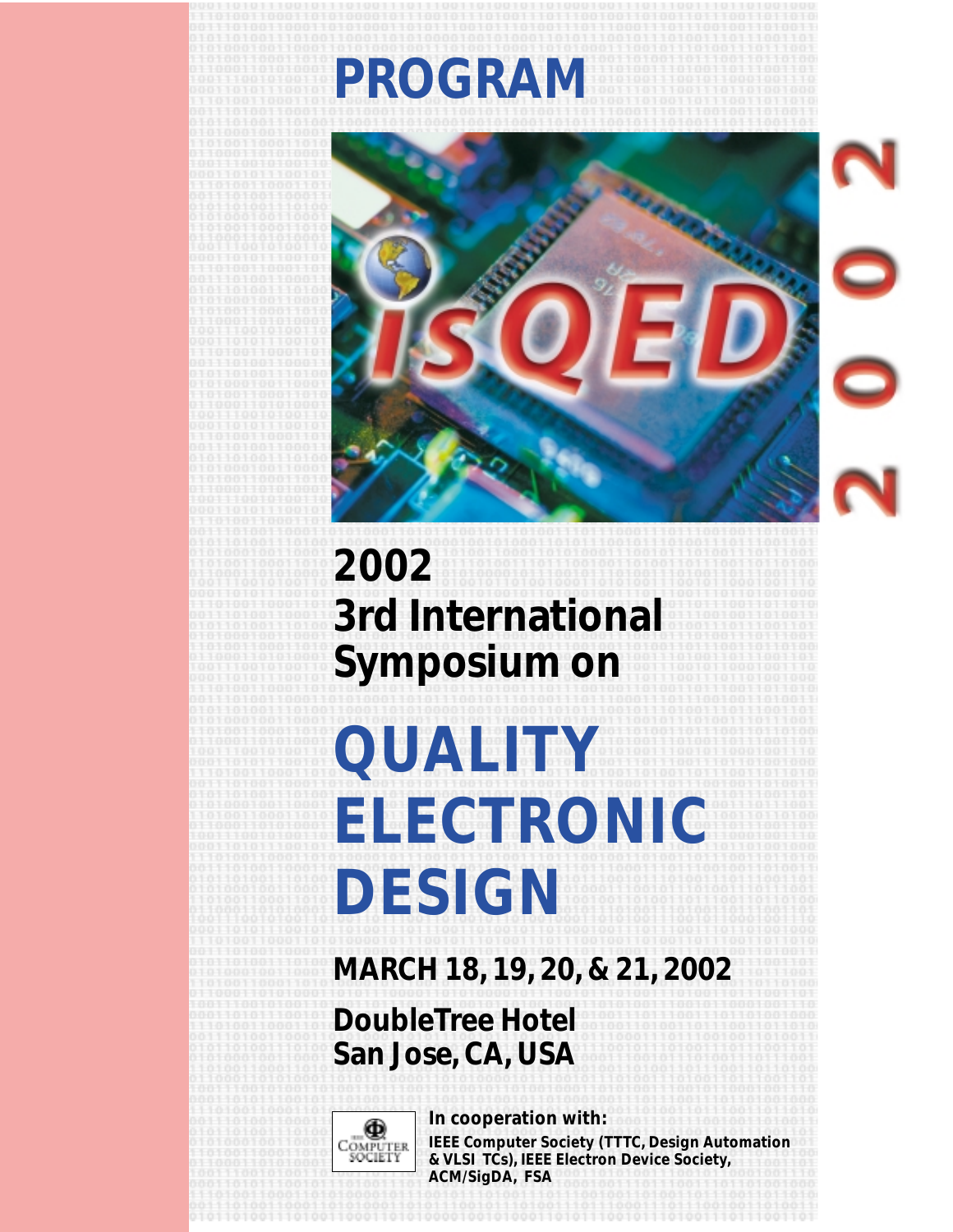# **TABLE OF CONTENTS**

# **Monday**

# **Tuesday**

# Wednesday

# **Thursday**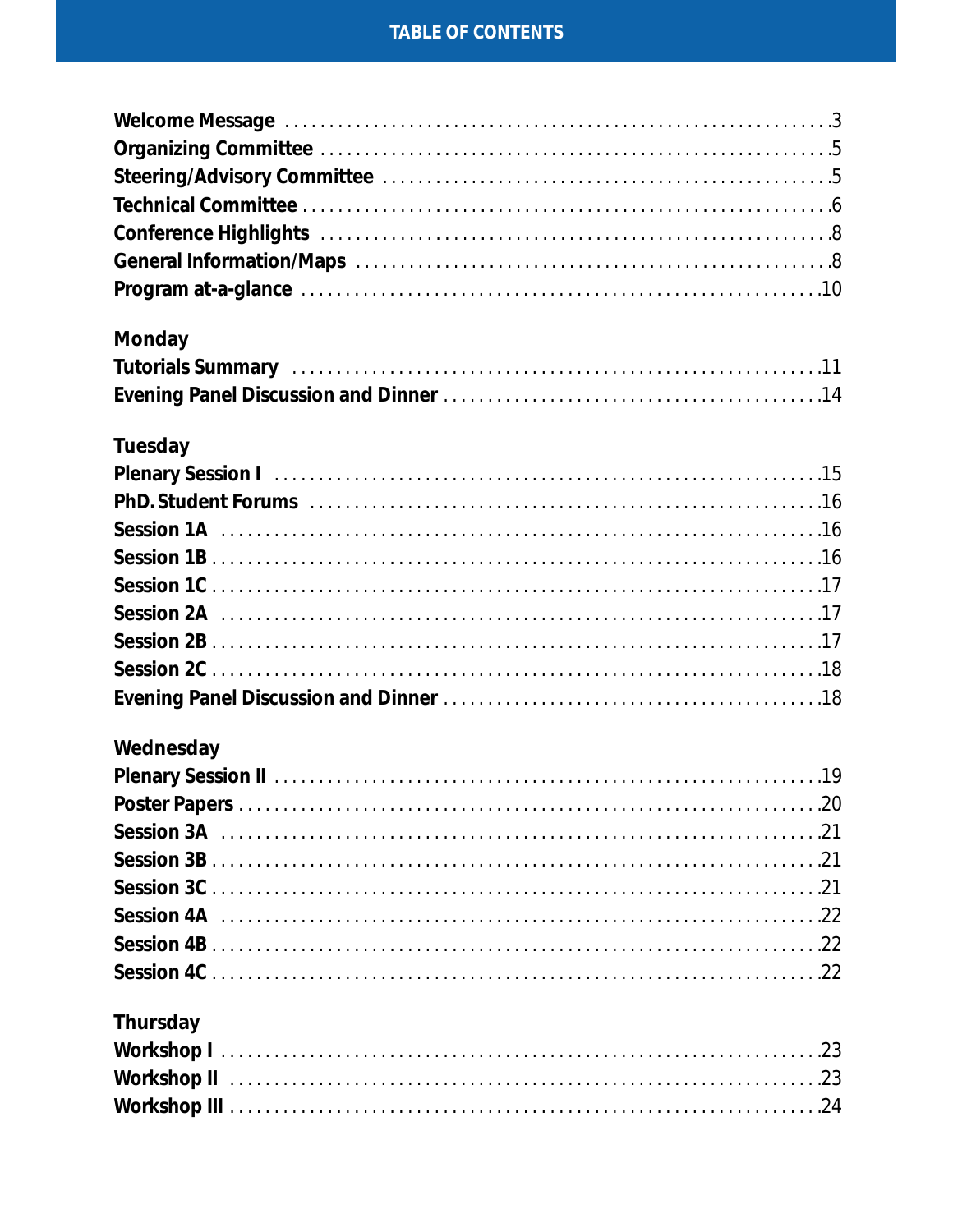

# **EETIMES**

**TAVANZA** 



**TSMC North America** 

















SILICON VALLEY **Technical Institute**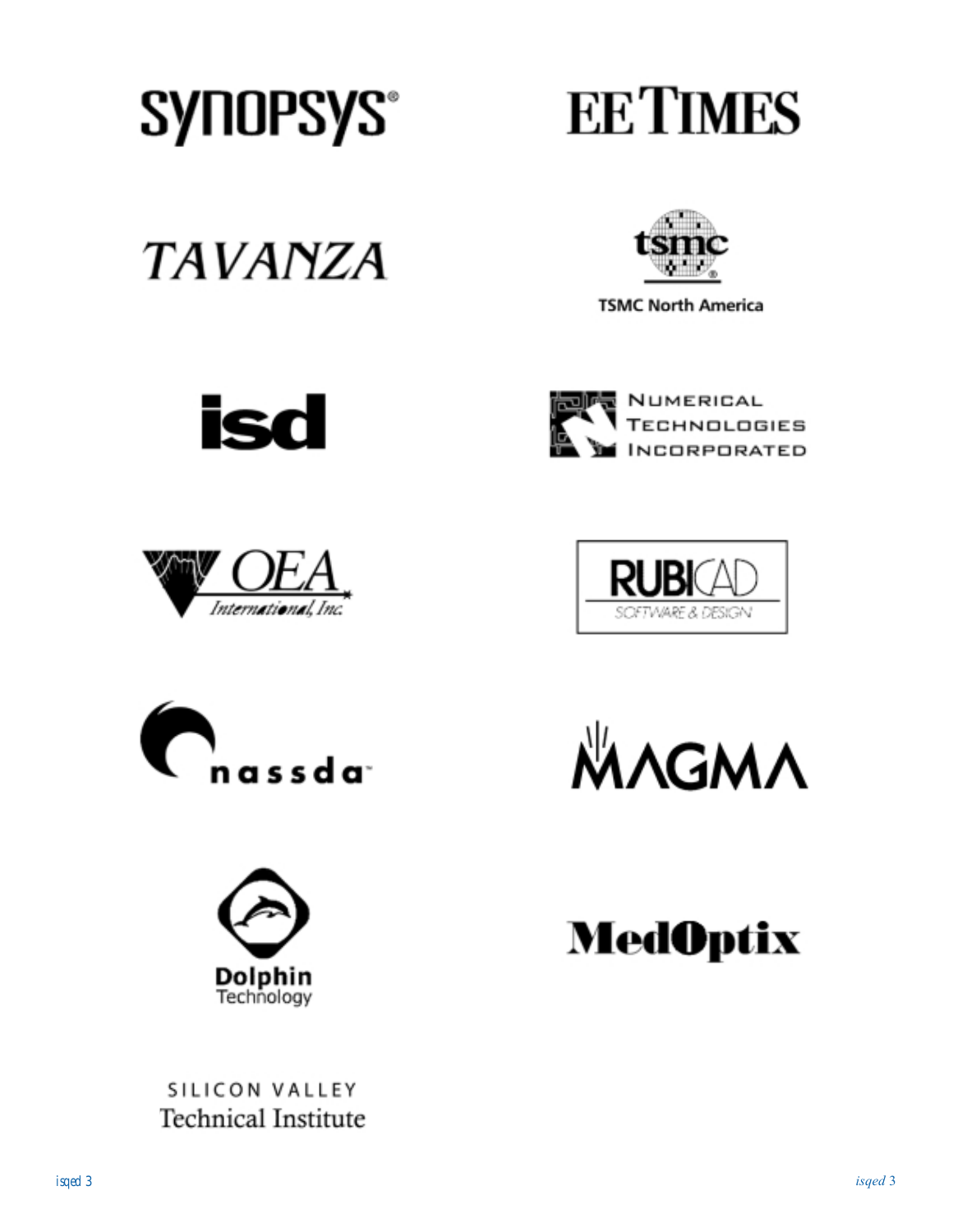### **WELCOME**

On behalf of the ISQED 2002 conference and technical committees, we are pleased to welcome you to the 3rd International Symposium on Quality Electronic Design, ISQED 2002. The first two conferences held in 2000 and 2001 were extremely successful, and we expect this year to be even more successful. All the technical presentations, plenary sessions, panel discussions, tutorials, workshops, and other related events will take place



**Ali Iranmanesh Founder & Chair**

on March 18-21 at the San Jose Double Tree Hotel. The hotel is located in the heart of Silicon Valley, near the San Jose International Airport, and is a very convenient location for all conference participants whether local, US or international attendees.

Over recent years we have witnessed extraordinary advances in semiconductor processing and manufacturing technologies giving

rise to increasingly complicated designs. Due to these advances, we are in a situation of even greater dependencies between integrated circuit design, semiconductor technology development, manufacturing, and test. In addition, issues of modeling, verification, validation and characterization are taking on an increasingly important and critical role.



**Tak Young General Vice Chair**

Furthermore, evolving business models making possible the availability of IP from a

variety of sources and where questions of qualification, use/reuse, and integration exacerbate this complexity. This program will attempt to address these issues by bringing together industry practitioners and academics engaged in deep submicron integrated circuit design and development. The technical sessions will span the numer-

ous disciplines that in total define the IC industry, including: design for process variation, power and noise management, and test, design tools and their interoperability, interconnect extraction and modeling, signal integrity, low power design issues, advanced device technology issues, and metrics to measure the quality of designs. This conference provides a unique opportunity to



**Res Saleh Program Chair**

understand and discuss the key issues faced by industry in the next few years, highlight emerging areas of importance, and provide possible solutions to these challenges.

The technical program for ISQED 2002 has been assembled by the technical program committee, which includes international experts from industry and academia. The technical program committee has selected papers for presentation from numerous excellent submissions.

This year, a total of 40 papers were accepted for oral presentation from 131 papers submitted to ISQED 2002. The technical program also includes 20 invited papers from leading experts in the field. Additionally, 21 papers were accepted for poster presentation. The ISQED 2002 Best Paper Award ceremony will be held prior to the lunch on Tuesday.

The conference will commence with our popular tutorial sessions, organized by Tuna Tarim, and will be held on Monday, March 18. There are four parallel tracks, with a total of 14 sessions, featuring experts from around the world. The tutorial sessions cover a variety of exciting and timely topics such as Test Methodologies for Quality Design, Design for Reliability in UDSM, Interconnect and Device Modeling, and Design Flows and Methodologies. Topics to be presented include platform-based SOC design, DFT for SOCs, IDDx testing, ESD protection methods, ultra-thin oxide, hot-

carrier and electromigration reliability, device modeling, SOI circuit design, power/ ground design, RLCK extraction and analysis, HDLs for mixed-signal and optimization in physical design flows. Tutorials at ISQED 2002 offer a truly outstanding opportunity to catchup with the latest areas of research and development.



In keeping with ISQED tradition, we are pleased to offer two plenary sessions, this year organized by Kris Verma, and Lech

**Kaustav Banerjee Technical Program Chair**

Jozwiak. The first plenary session is on Tuesday and the second one is on Wednesday, with 4 speakers in each session. The first keynote by John Chilton, Sr. VP and GM of Synopsys, will address the question "IP Reuse Quality: Intellectual Property or Intense Pain?" In the second keynote speech, David Lepejian, CEO of HPL will describe

"Why Integrated Yield Management is a Necessity" in the area of LSI/SOCs in coming years. Next, Jim Kupec President of UMC (USA) will explore emerging business models in the semiconductor industry "Design Success: A Foundry Perspective." Finally a talk by Buno Pati, CEO of Numerical Technologies maintains "What you don't know CAN hurt you: Designing for Survival in a Subwavelength Environment." The second plenary session



**Bharath Rajagopalan Technical Program Vice Chair**

on Wednesday will start with the first keynote speech by Atiq Raza, CEO of Raza Foundries entitled "The Role of ICs in the creation of connected World and Importance of Product Quality." The second talk by Bob Brodersen of UC Berkeley will address the issues on "Wireless Systems-on-a-chip Design." Following that, Chan Shin Wu CEO of WIN Semiconductors will then discuss "Microwave III-V Semiconductors for Telecommunications and Prospective of the III-V Industry." Finally a paper by Ulf Schlichmann, Sr. Director of Infineon will address critical memory issues in his talk entitled "Tomorrows High Quality SoC Require high–density Embedded Memories Today."

The ISQED 2002 program also includes two evening panel sections on Monday and Tuesday evenings, organized by Gabriele Eckert. These panels will tackle two important issues in the industry: Tool Interoperability and Process Variation. The first panel on Monday night, organized by Pallab Chatterjee and moderated by Richard Goering, asks the question: "Are the interoperability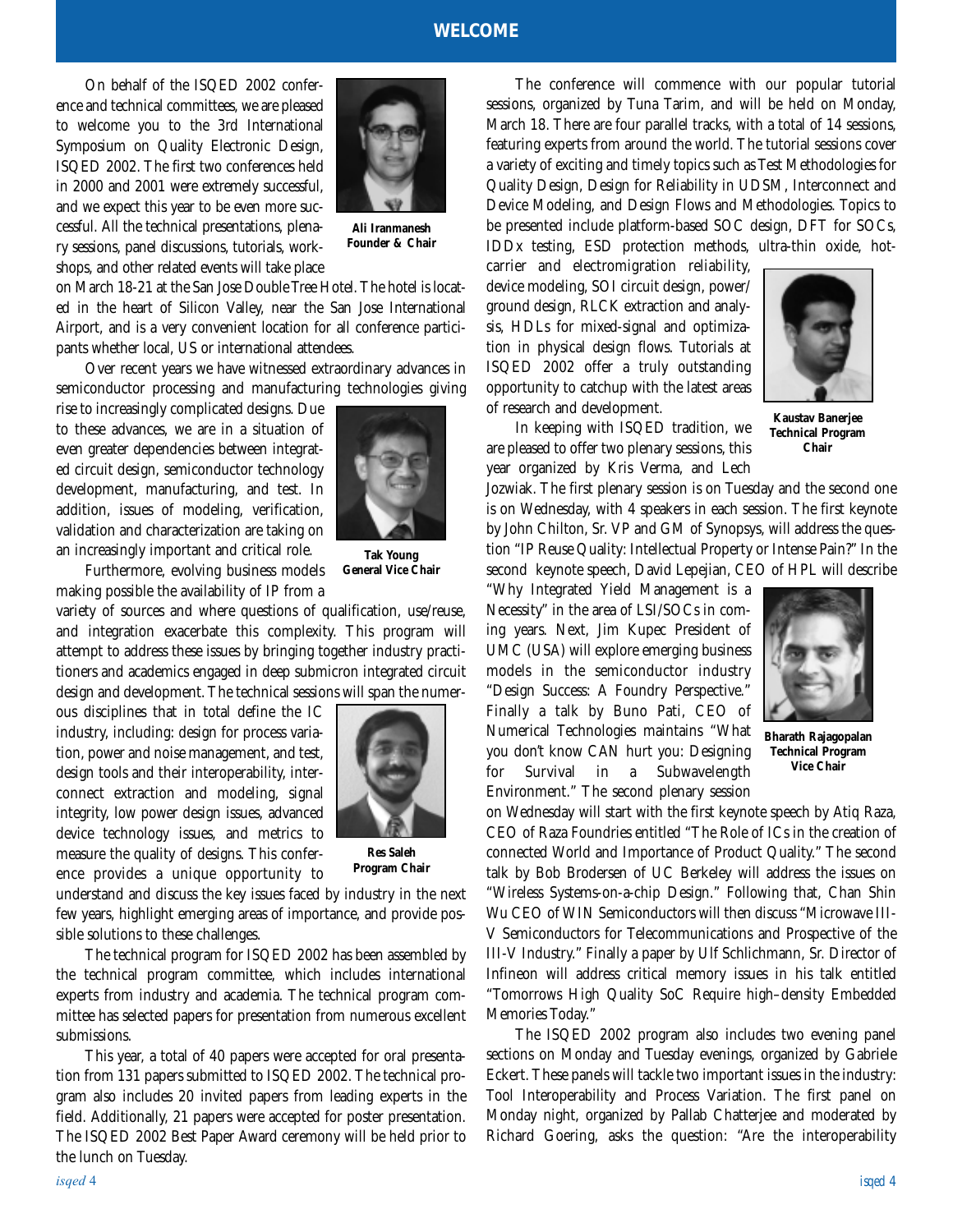# **WELCOME**

standards for EDA too little/too late for real SOC designs?" The second evening panel on Tuesday night, organized by Siva Narendra and Vivek De, and moderated by Ron Wilson, poses the challenge "Process Variation: Is it too much to handle?" We invite you to attend and hear the opinions of the leaders in the field, and voice your opinion during the audience participation phase for these two controversial topics.

Following up from prior years, we continue to offer the Ph.D. student forum, which allows Ph.D. students to present and discuss their thesis work with experts in the IC industry. The forum organized by Kaushik Roy is in poster format and provides Ph.D. students, who are active in the research in the electronic design automation, and design-related areas, with the opportunity to gain visibility and get feedback on their work, and for the industry to gain insight into the academic work-in-progress.

Due to the overwhelming response to the call for papers, as well as the outstanding quality of the submissions, we will continue to include in this years program a special poster session on the afternoon of Wednesday, March 20, where the authors will summarize their research results on a poster format. Attendees of the poster session will be able to discuss issues directly with the authors and view the research results on the prepared posters. A new addition to ISQED event this year is a series of practical workshops on Thursday March 21st. The ISQED workshops are intended to supplement the conference by providing in depth, practical and proven design solutions for practicing design professionals. Workshops will be taught by experts in the field, who are intimately involved with the issues and solutions in their perspective areas, from both the industry and

academia. We have organized three workshops in the following subjects: RF Integrated Circuit Design for Wireless Communications, Selection of Embedded Processor and Memory IPs, and Device and Interconnect Modeling for VDSM era.

In summary, we have assembled an excellent program for practicing engineers and managers in the IC industry, as well as academicians to learn the latest on quality electronic design so that functional integrated circuits, with expected performance, acceptable yield and reliability, can be designed and manufactured within the frame work of the desired cycle time. This conference provides a forum for you to learn and share and exchange insight and knowledge with your peers. We look forward to seeing you in March 2002.

Sincerely,

Ali Iramanesh ISQED Founder & General Chair

Tak Young ISQED General Vice Chair

Res Saleh ISQED Program Chair

Kaustav Banerjee ISQED Technical Program Chair

Bharath Rajagopalan ISQED Technical Program Vice-Chair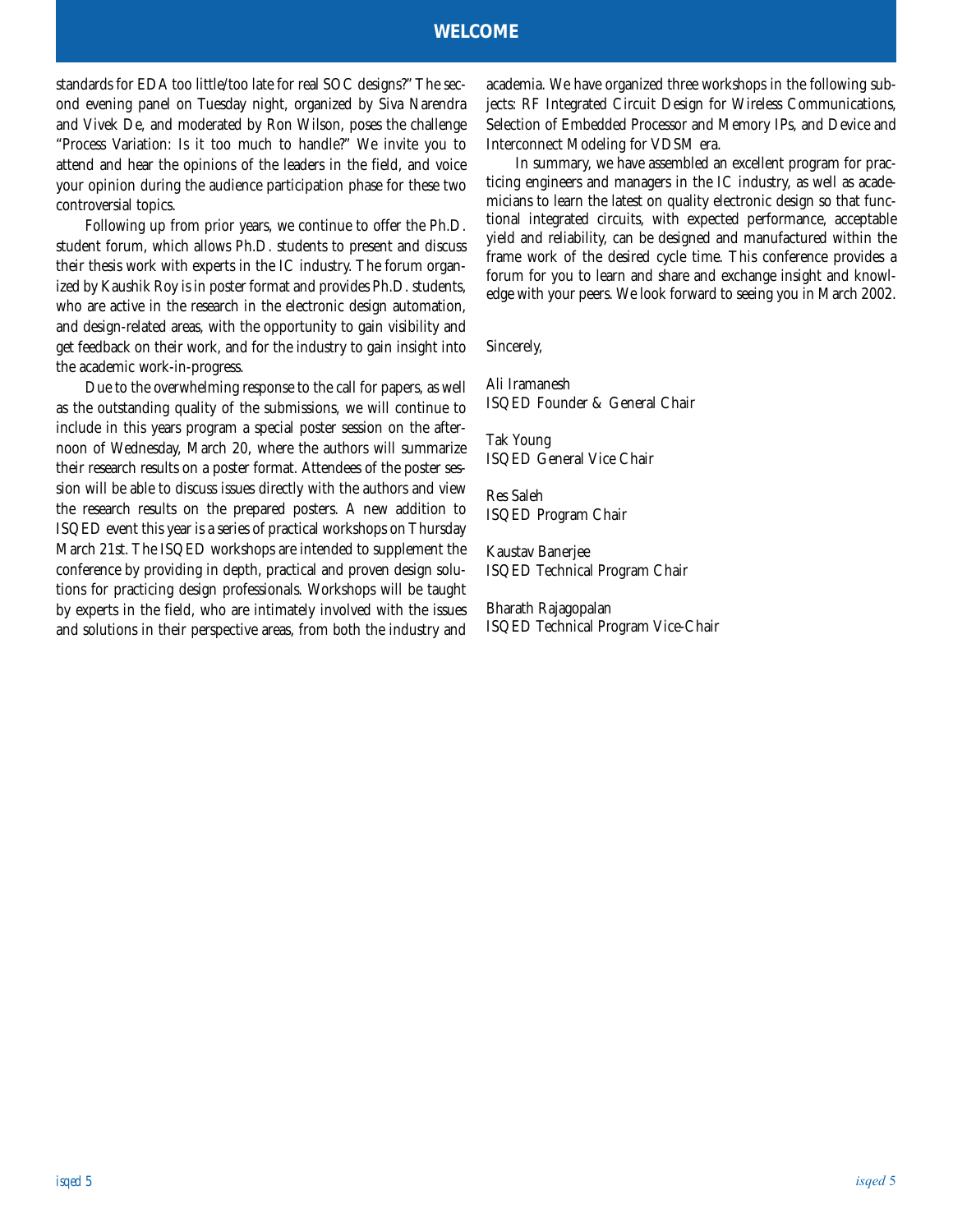# **ORGANIZING COMMITTEE**



**General Chair** Ali Iranmanesh Tavanza



**Technical Program Vice Chair** Bharath Rajagopalan Texas Instruments



**Panels Chair** Gabriele Eckert RubiCAD



**Ph.D. Student Forum Chair** Kaushik Roy Purdue University

**General Vice Chair** Tak Young Monterey Design

**Plenary Chair** Kris Verma Seagate



**Publicity Chair** Michael Sanie Numerical Technologies

**Program Chair** Resve Saleh University of British Columbia

**Plenary Vice Chair** Lech Jozwiak Eindhoven University of Technology



**Technical Program Chair** Kaustav Banerjee Stanford University



**Tutorials Chair** Tuna Tarim Texas Instruments



**Publicity Vice Chair** Vamsi Srikantam Hewlett Packard



**Grants Chair** Bill Alexander Avant!



**Grants Vice Chair**



**Grants Vice Chair** Michael Reinhardt RubiCAD



**Japanese Representative Chair** Kunihiro Asada University of Tokyo Japan



**Korea Representative Chair** Jeong-Taek Kong Samsung Electronics Korea



**Taiwan Representative Chair** C. Glendy Sun TSMC, Taiwan



**Taiwan Representative Vice Chair** Mely Chen Chi Chung Yuan Christian University, Taiwan





**Europe Representative** Marco Casale-Rossi



**Europe Representative Vice Chair** George Alexiou, University of Patras and CTI





**Workshops Chair** Antonio Núñez Professor, Electrical Engineering University of Las Palmas, Spain







Patras, Greece





# **STEERING/ADVISORY COMMITTEE**

Chi-Foon Chan President & COO Synopsys Inc., Mountain View, CA

Mohammed Ismail Professor, Electrical Engineering Ohio State University

Douglas P. Verret Fellow Texas Instruments Inc., Stafford, TX

Kaushik Roy Professor, Electrical Engineering Purdue University, West Lafayette, IN

Kunihiro Asada VLSI Design and Education Center University of Tokyo, Japan

Dimitris Gizopoulos University of Piraeus Athens, Greece

Stephen W. Michael Vice President Operations EXAR Corporation, Fremont, CA

Andrzej Strojwas Professor, Dept. of Electrical & Computer Engineering, Carnegie Mellon University

Bernard Courtois Director TIMA/CMP Grenoble, France

Sung-Mo (Steve) Kang Dean University of California, Santa Cruz

Antonio Núñez Professor, Electrical Engineering University of Las Palmas, Spain

Edward Wan Vice President Worldwide Field Engineering, UMC Group (USA), Sunnyvale, CA Ali Iranmanesh Vice President, Technology Tavanza Inc., Sunnyvale, CA

Majid Sarrafzadeh Professor, Computer Science Department UCLA, Los Angeles, CA

N. Ranganathan Professor, Dept. of ECE The University of Texas at El Paso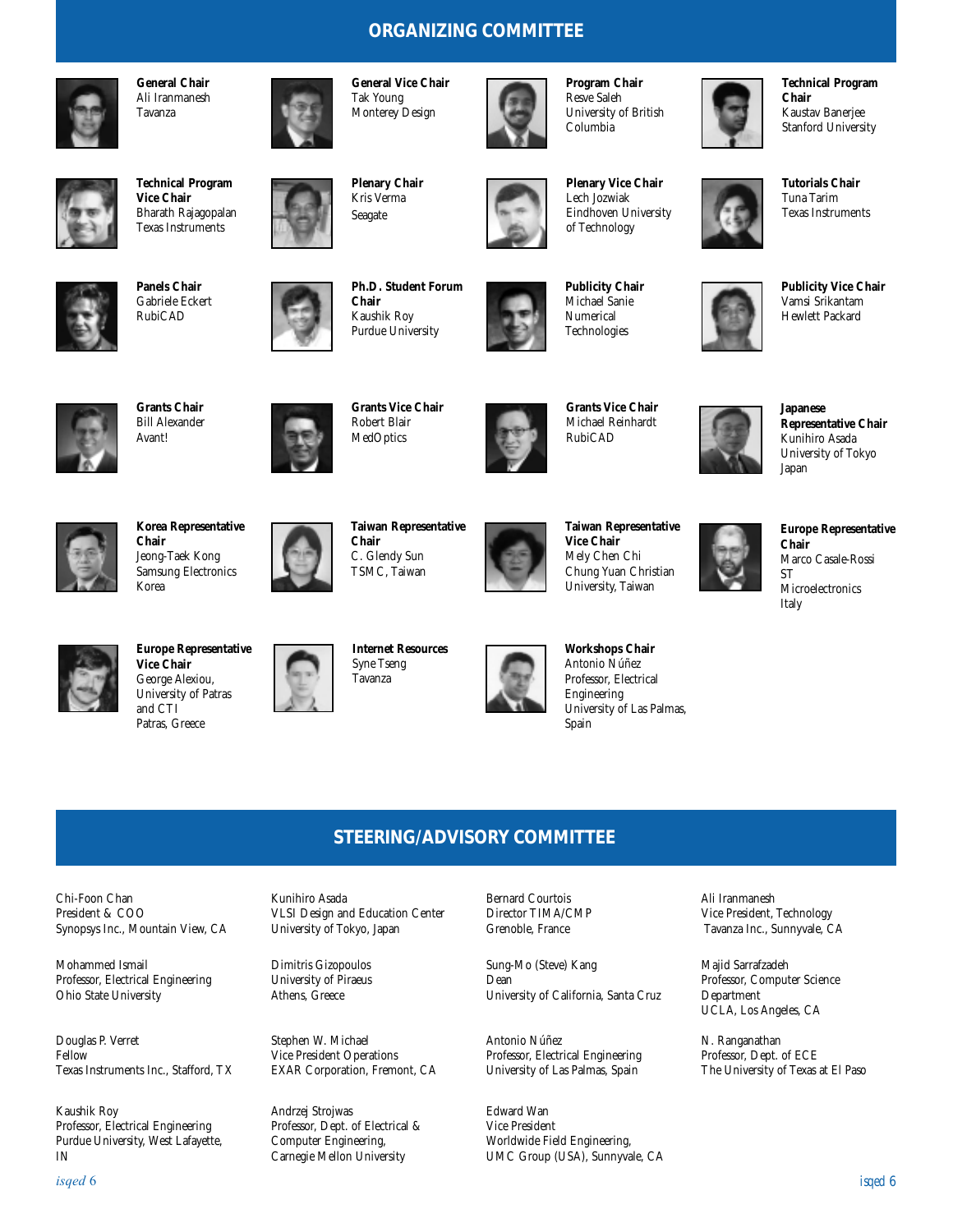# **Design for Testability**

# **George Alexiou,** *Chair*

University of Patras/CTI, Greece

Marcel Jacomet University A.S. Berne, Switzerland

Sreejit Chakravarty Intel

# **Jayashree Saxena,** *Co-Chair* Texas Instruments

Daniela De Venuto Politecnico di Bari, Italy Fadi Maamari LogicVision

Raimund Ubar Tallinn Technical University, Estonia

# **Physical Design, Methodologies and Tools**

**Charlie Chung-Ping Chen,** *Chair* University of Wisconsin **Amit Narayan.** *Co-Chair* EDA Consultant Marco Casale-Rossi **STMicroelectronics** Jun-Dong Cho SKKU Rajeev Murgai Fujitsu Laboratories Khosrow Lashkari NTT Docomo Patrick Groeneveld Magma Design Eileen You Broadcom Li-Pen Yuan Avant!

# **Methodologies and Metrics for Design Quality**

### **Andrew Kahng,** *Chair*

University of California, San Diego

David Overhauser Simplex

Don Cottrell S12

**Jay Michlin,** *Co-Chair* EDA Consultant

Sani Nassif IBM

Tak Young Monterey Design

Justin Harlow SRC

# **Design and Abstraction Methods for SoCs, IP Blocks and Libraries**

**Miodrag Potkonjac,** *Chair* University of California, Los Angeles

Vamsi Srikantam Agilent

**Michael Reinhardt,** *Co-Chair* RubiCAD

Kris Verma Seagate

Antonio Nunez Univ. of Las Palmas, Spain

Jeanne Mechler IBM

James Lei Cirrus Logic

# **Low Power Design and Test**

**Massoud Pedram,** *Chair* University of Southern California

Norman Chang Apache Solutions **Vivek De,** *Co-Chair* Intel

Lei He University of Wisconsin Kaushik Roy Purdue University

Michael Zelikson IBM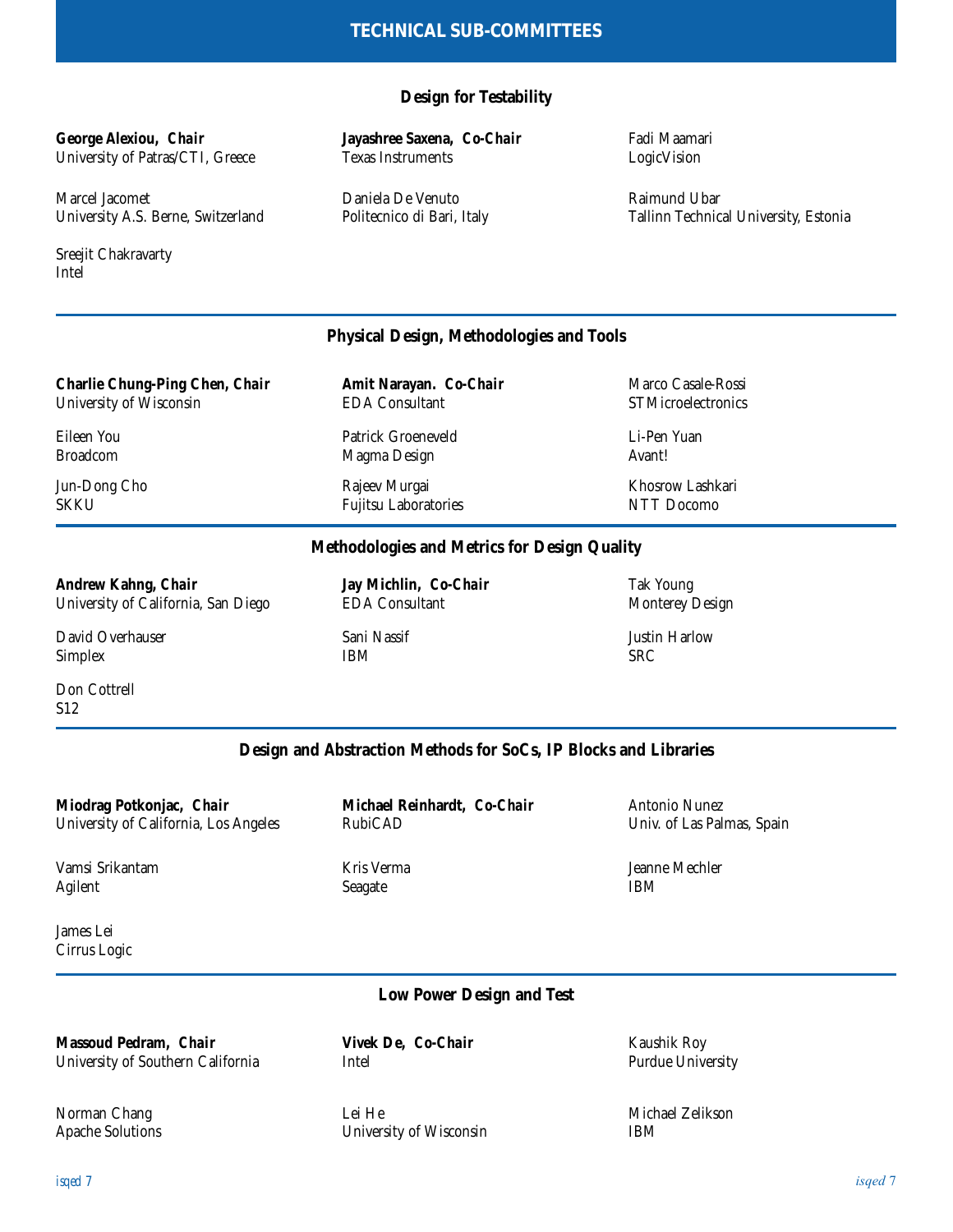# **TECHNICAL SUB-COMMITTEES**

# **EDA Tools, Interoperability and Implications**

# **Lech Jozwiak,** *Chair*

Eindhoven University The Netherlands

Adam Postula University of Queensland, Australia

Mely Chen CYC University, Taiwan

Krzysztof Kuchcinski Lund Institute of Technology, Sweden **Steven Start,** *Co-Chair* American Microsystems Inc.

Charlie Huang Cadmos

Frank Lee Avant!

Tom Chen Hewlett Packard/CSU

Wolfgang Rosentiel FZI Forschungszentrum Informatik,

Olivier Sentieys Enssat

# **Device, Interconnect and Circuit Level Modeling and Analysis**

**Amit Mehrotra,** *Chair* University of Illinois, Urbana

David Goren IBM

Narain Arora Simplex

Daniel Foty Gilgamesh

**Rajendran Panda,** *Co-Chair* Motorola

Keith Green Texas Instruments

Ibrahim Hajj American Univ. of Beirut

Junjiang Lei Numerical Technologies Ram Krishnamurthy Intel

Dennis Sylvester University of Michigan

Olof Tornblad Ericsson

# **Design for Manufacturability /Package-Design Interactions and Co-Design**

**Lukas van Ginneken,** *Chair* Magma Design

Jeong-Taek Kong Samsung, Korea

Tuna Tarim Texas Instruments

**Ken Shepard,** *Chair*

**Pranav Ashar,** *Co-Chair* NEC Laboratories

Vinod Malhotra Numeritech

Enrico Malavasi PDF Solutions

Aswin Mehta Texas Instruments

Madhavan Swaminathan Georgia Institute of Technology

Frank Marazita ATI

# **Effects of Technology on IC Design, Performance, Reliability, and Yield**

Columbia University Farid Najm University of Toronto, Canada

Adrian Ionescu EPFL, Switzerland

Shiro Kamohara Hitachi, Japan

**Ajith Amerasekera,** *Co-Chair* Texas Instruments Saila Ponnapalli Cadence Siva Narendra Intel

Steve Voldman IBM

Chune-Sin Yeh **Celestry** 

Hirokazu Yonezawa Matsushita, Japan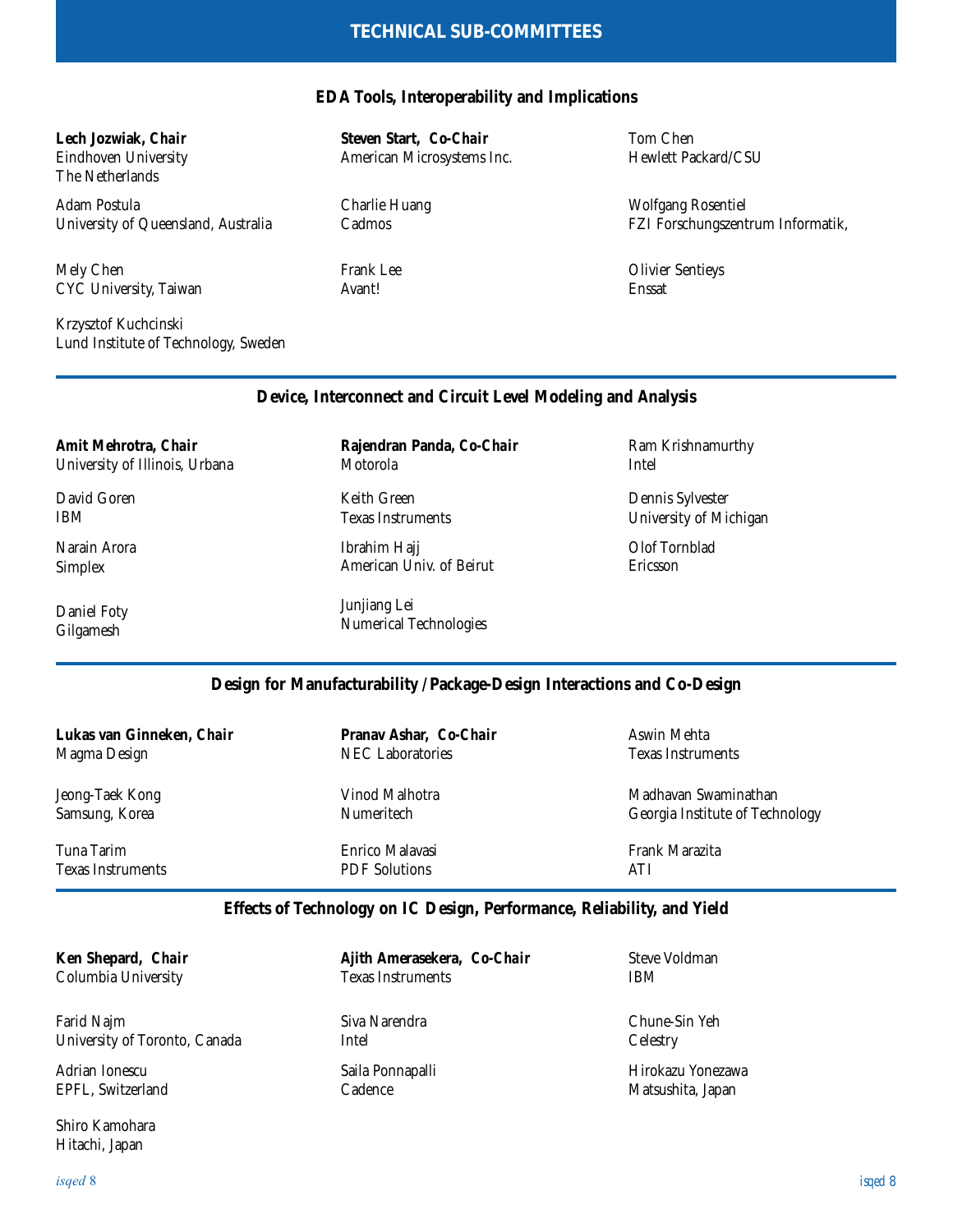# **ISQED 2002 GENERAL INFORMATION**

*March 18-21, 2002*

*DoubleTree Hotel 2050 Gateway Place Tel: 1-408-453-4000 Fax: 1-408-437-2898*

# **TUTORIALS**

Monday, March 18, 8:30am–5:15pm Features four Parallel Tracks with 14 tutorials. Includes lunch and coffee breaks.

# **PLENARY SESSIONS**

Sponsored by Tavanza Inc.

### **Plenary Session I:**

Tuesday, March 19, 8:30am–11:50am

Features keynote speeches by **John Chilton** (Sr. VP/GM, Synopsys), **David Lepejian** (President/CEO HPL), **Jim Kupec** (President, UMC USA), **Buno Pati** (President/CEO Numerical Technologies).

### **Plenary Session II:**

Wednesday, March 20, 8:30am–11:50am Features keynote speeches by **Atiq Raza** (Chairman/CEO, Raza

Foundries), **Bob Brodersen** (Professor, UC Berkeley), **Chan Shin Wu** (President/CEO WIN Semiconductors), **Ulf Schlichtmann** (Sr. Director, Infineon Technologies AG).

# **BEST PAPER AWARDS**

Sponsored by TSMC

The ISQED 2002 Best Paper Award ceremony will be held prior to the ISQED luncheon on Tuesday.

# **PANEL DISCUSSIONS**

### **Evening Panel Discussion EP1**

Monday March 18, 6:30pm–8:30pm

# **Are the interoperability standards for EDA too little/ too late for real SOC designs?**

Moderator: **Richard Goering** Managing Editor Design Automation, EETimes.

**Evening Panel Discussion EP2:** Sponsored by Numerical Technologies

Tuesday March 19, 6:30pm-8:30pm

# **Process Variation: Is it too much to handle?**

Moderator: **Ron Wilson** Editor in Chief, ISD magazine

# **TECHNICAL SESSIONS**

There are 12 technical sessions, featuring 40 papers accepted for oral presentation from 131 papers submitted to ISQED 2002. The program also includes 20 invited papers from leading experts in the field, and 21 papers accepted for poster presentation.

# **PH.D. STUDENT FORUM**

Ph.D. student's posters will be on display on 12:30pm–2:00pm on Tuesday, March 19. Student authors will be available to discuss their work and to answer questions.

# **POSTER SESSION**

Poster papers will be on display on 12:30pm–3:30pm on Wednesday, March 20. Authors will be available to discuss their work and to answer questions.

# **WORKSHOPS**

Thursday, March 21, 8:30am - 5:30pm. ISQED has added three interactive workshops for those who desire in-depth, interactive, and focused insight into the various aspects of electronic design. These workshops are as follows:

- ♦ RF IC Design For Wireless Communications
- ♦ Selection of Embedded Processor And Memory IPs
- ♦ Device And Interconnect Modeling For VDSM Era

# **REGISTRATION INFORMATION**

### **ADVANCE REGISTRATION**

For advanced registration, using the on-line registration process, visit the ISQED web site at http://www.isqed.org.

To qualify for the discounted advance registration rate, all the registrations must be carried out on-line prior to March 10th, or if done by mail, postmarked before March 10th, 2002. After March 10th, you can register on site. Please note that the tutorial registration is only available to the conference attendees. Workshop registration is available without restrictions.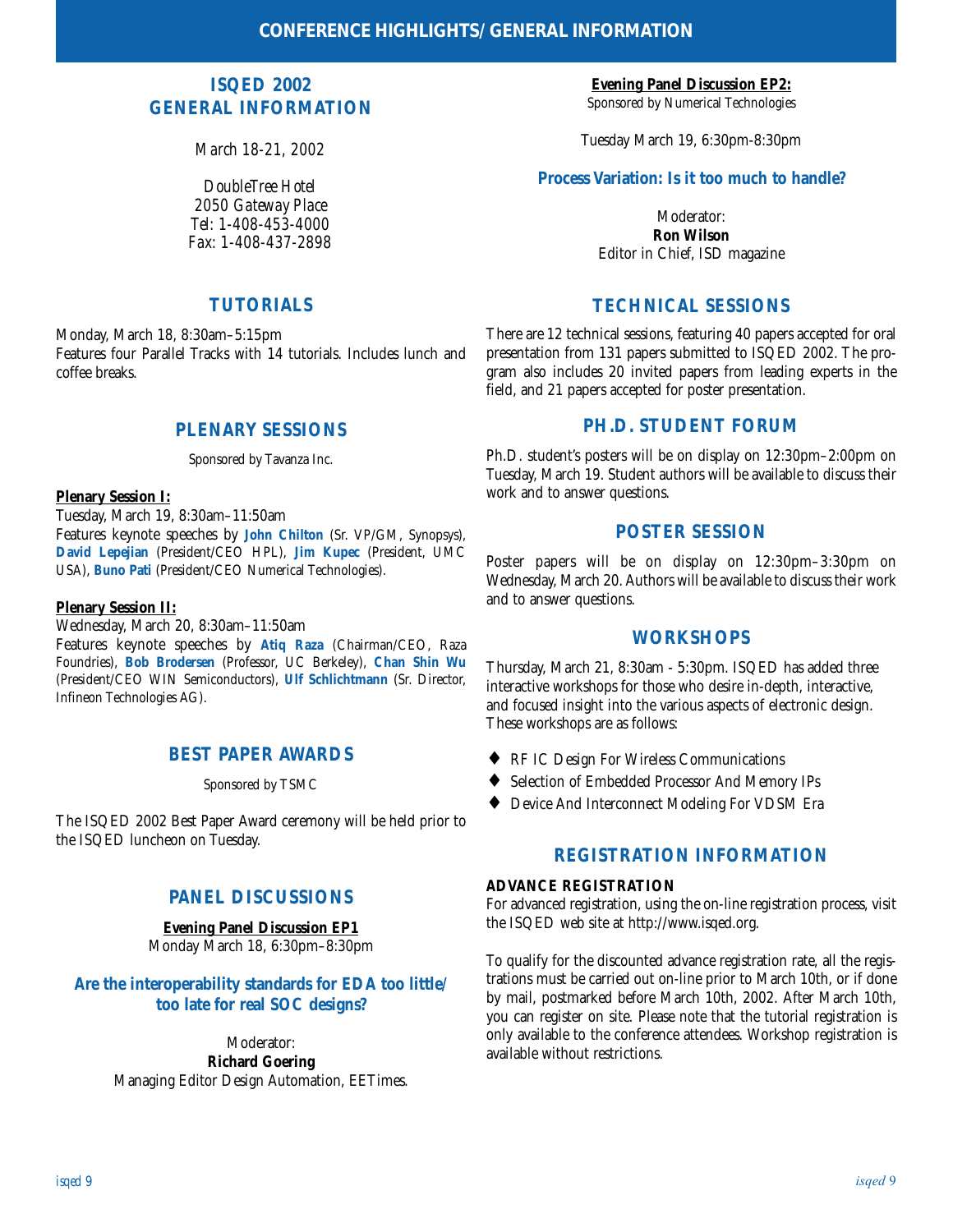Due to limited space, you are encouraged to register in advance. Nevertheless, the on-site conference registration is available at the DoubleTree hotel as follows:

### **TUTORIAL REGISTRATION**

| Sunday, March 17, 2002 | <i>5:00pm-8:00pm</i> |
|------------------------|----------------------|
| Monday, March 18, 2002 | <i>8:00am-5:00pm</i> |

# **TECHNICAL SESSIONS & WORKSHOPS REGISTRATION**<br>Sunday. March 17, 2002 5:00pm-8:00pm

*Sunday, March 17, 2002 5:00pm-8:00pm Monday, March 18, 2002 8:00am-5:00pm Tuesday March 19, 2002 8:00am-5:00pm Wednesday March 20, 2002 8:00am-12:00pm Thursday March 21, 2002 8:00am-12:00am*

### **HOTEL REGISTRATION**

A block of rooms has been reserved at the DoubleTree Hotel for ISQED participants. To make reservations please complete the hotel reservation form, attached in the centerfold of this booklet and send the form directly to the DoubleTree hotel, by fax or mail. The special rate will apply to all the registrations made before or on March 3, 2002 before 5pm. Please refer to the hotel registration form for details. It is recommended to make your reservation as soon as possible since the hotel rooms are limited. Please immediately report any problem with the hotel and/or conference registration to:

Conference Manager *Melissa Widerkehr Tel: (301) 527-0900 Ext. 101, Fax: (301) 527-0994 Email: widerkehr@isqed.org*

# **ON-SITE REGISTRATION DOUBLETREE HOTEL**



# LOWER LEVEL

# **BAYSHORE BALLROOM** SIERRA **CASCADE SISKIYOU DONNER** RESTROOMS **RASS** PHONES **ELEVATOR CONVENTION ENTRANCE**

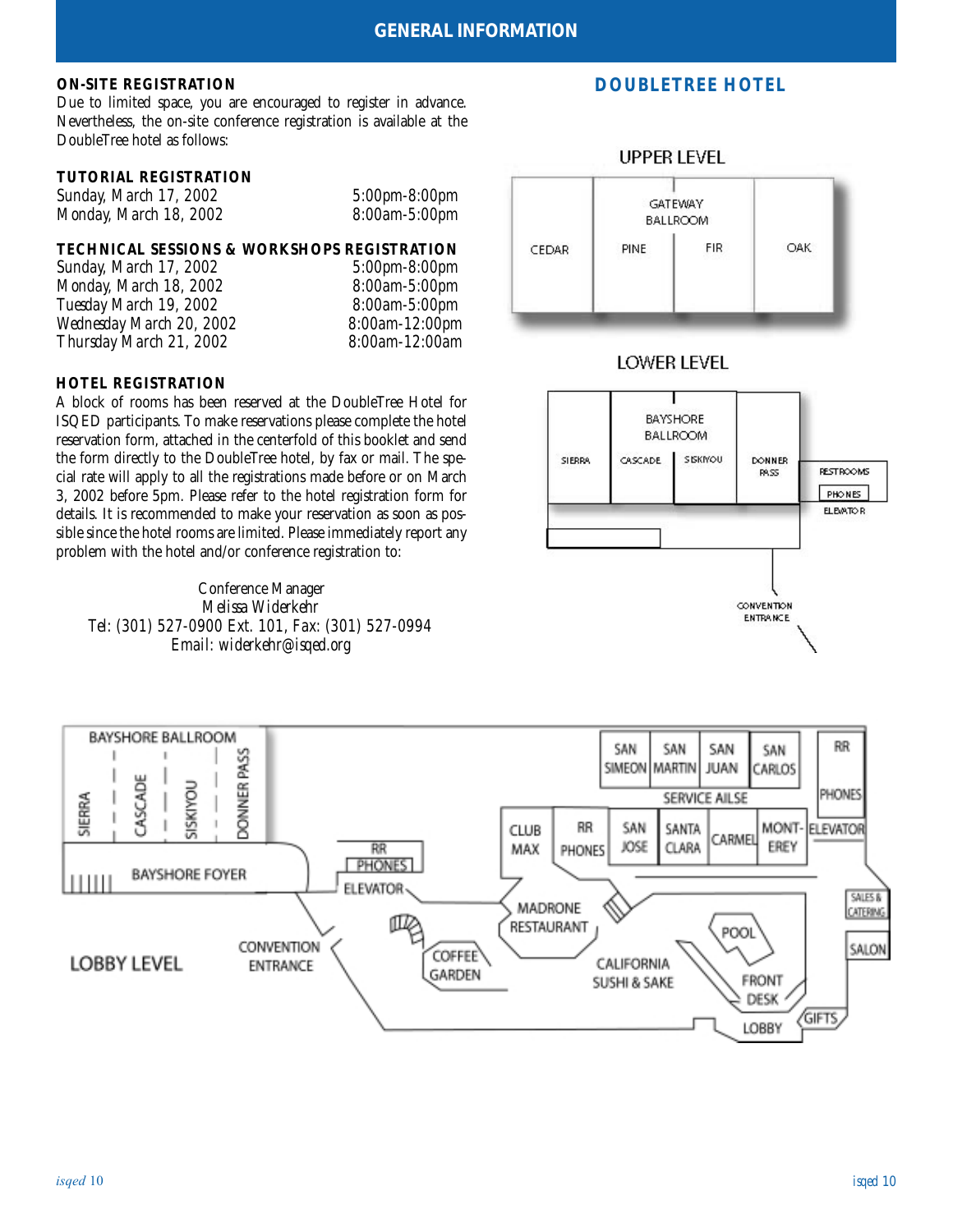# **PROGRAM AT A GLANCE**

# **IEEE ISQED 2002 Program at a glance**

|                          |                         | . . <del>ogram av a grano</del> v                                                                                                     |                                                                                                              |                                                                                                |                                                            |
|--------------------------|-------------------------|---------------------------------------------------------------------------------------------------------------------------------------|--------------------------------------------------------------------------------------------------------------|------------------------------------------------------------------------------------------------|------------------------------------------------------------|
| Date                     | <b>Time</b>             | Room 1                                                                                                                                | Room <sub>2</sub>                                                                                            | Room <sub>3</sub>                                                                              | Room 4                                                     |
| <b>Monday</b><br>3/18/02 | 8:30 am-<br>5:15 pm     | <b>Tutorial Track A</b><br>Test Methodologies for<br><b>Quality Designs</b>                                                           | <b>Tutorial Track B</b><br>Design for Reliability in UDSM:<br><b>Issues and Solutions</b>                    | <b>Tutorial Track C</b><br><b>Interconnect and Device</b><br>Modeling for Quality Design       | <b>Tutorial Track D</b><br>Design Flows and Methodologies  |
|                          |                         | Room: Monterey                                                                                                                        | Room: Carmel                                                                                                 | Room: Santa Clara                                                                              | Room: San Jose                                             |
|                          | 6:30 pm-<br>8:30 pm     |                                                                                                                                       | Are the Interoperability Standards for EDA too little/too late for Real SOC Designs?<br>Room: Cascade/Sierra | <b>Evening Panel Discussion EP1 and Dinner</b>                                                 |                                                            |
| Tuesday<br>3/19/02       | 8:30 am-<br>12:00 pm    |                                                                                                                                       | <b>Plenary Session I</b><br>John Chilton, David Lepejian, Jim Kupec, Buno Pati                               | Keynote speeches by:<br>Followed by<br><b>ISQED Best Paper Awards</b><br>Room: Donner/Siskiyou |                                                            |
|                          | 12:00 pm-<br>$1:00$ pm  | <b>ISQED Luncheon</b><br>Room: Sierra                                                                                                 |                                                                                                              |                                                                                                |                                                            |
|                          | $1:00-$<br>3:10 pm      | <b>Session 1A</b><br><b>Interconnect Extraction and</b><br>Modeling<br>Room: Donner                                                   | <b>Session 1B</b><br>Quality and Interoperability of<br><b>EDA</b> Tools<br>Room: Siskiyou                   | <b>Session 1C</b><br>Design for Test<br>Room: Oak                                              | <b>PhD Student Forum</b><br>(poster session)<br>12:30-3:30 |
|                          | 3:10 pm-<br>3:30 pm     | <b>Break</b>                                                                                                                          |                                                                                                              |                                                                                                | Room: Bayshore Foyer                                       |
|                          | 3:30 pm-<br>5:40 pm     | <b>Session 2A</b><br>Design for Process Variations<br>Room: Donner                                                                    | <b>Session 2B</b><br>Power, Signal, and EMI<br>Analysis and Optimization<br>Room: Siskiyou                   | <b>Session 2C</b><br>Methods and Metrics for<br>Design Quality<br>Room: Oak                    | <b>Speakers Practice</b><br>Room: Riesling                 |
|                          |                         |                                                                                                                                       |                                                                                                              |                                                                                                |                                                            |
|                          | 6:30 pm-<br>8:30 pm     | <b>Evening Panel Discussion EP2</b><br>Process Variation: Is it too much to handle?<br>Room: Cascade/Sierra                           |                                                                                                              |                                                                                                |                                                            |
| Wednesday<br>3/20/02     | 8:30 am-<br>11:50 am    | <b>Plenary Session II</b><br>Keynote Speeches by:<br>Atiq Raza, Bob Broderson, Chan Shin Wu, Ulf Schlichtman<br>Room: Donner/Siskiyou |                                                                                                              |                                                                                                |                                                            |
|                          | 12:00 pm-<br>$1:00$ pm  | <b>Lunch Break</b>                                                                                                                    |                                                                                                              |                                                                                                |                                                            |
|                          | $1:00$ pm-<br>$3:10$ pm | <b>Session 3A</b><br>Design Issues for Power<br>and Noise Management                                                                  | <b>Session 3B</b><br>Verification in Achieving<br>Design Quality                                             | <b>Session 3C</b><br><b>Signal Integrity</b>                                                   | <b>Poster Session</b><br>12:30-3:30                        |
|                          |                         | Room: Donner                                                                                                                          | Room: Siskiyou                                                                                               | Room: Oak                                                                                      | Room: Bayshore Foyer                                       |
|                          | 3:10 pm-<br>3:30 pm     | <b>Break</b>                                                                                                                          |                                                                                                              |                                                                                                |                                                            |
|                          | 3:30 pm-                | <b>Session 4A</b>                                                                                                                     | <b>Session 4B</b>                                                                                            | <b>Session 4C</b>                                                                              | <b>Speaker Practice</b>                                    |
|                          | 5:15 pm                 | Low Power Design Techniques<br>Room: Donner                                                                                           | <b>Advanced Device Technology</b><br>Issues in Circuit Design<br>Room: Siskiyou                              | Design, Planning, and Closure<br>Room: Oak                                                     | Room: Riesling                                             |
| Thursday<br>3/21/02      | 8:30 am-<br>5:15 pm     | <b>Workshop I</b><br>RF IC Design for Wireless<br>Communication<br>Room: San Jose                                                     | <b>Workshop II</b><br>1st Workshop on Selecting<br>Embedded Processor & Memory IPs<br>Room: Santa Clara      | <b>Workshop III</b><br>Device and Interconnect<br>Modeling for VDSM Era<br>Room: Carmel        |                                                            |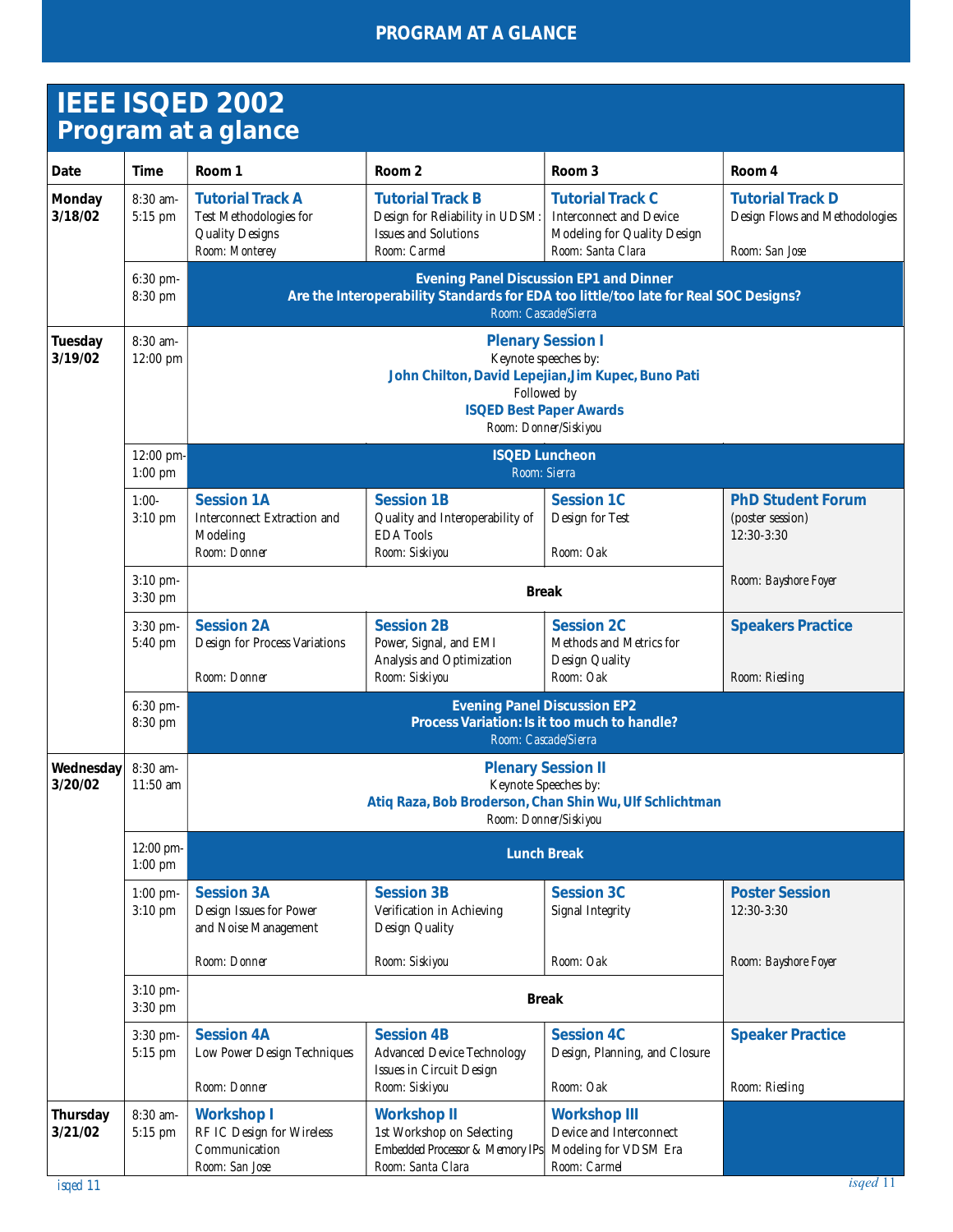# **Tutorial Track A**

# **Test Methodologies for Quality Designs\***

# **Monterey Room**

*Chair & Moderator: Yervant Zorian, LogicVision*

*8:30am-12:15pm* **Tutorial A.1: Design-for-Test Techniques for SoC Designs**

*Organizer: Janusz Rajski, Mentor Graphics Corporation Presenter1: Janusz Rajski, Mentor Graphics Corporation Presenter2: Geir Eide, Teseda Corporation*

> This tutorial aims to jump start the designer to new levels of practical test expertise by presenting DFT methodologies, solutions, and technological advancements for addressing today's toughest DFT issues. The tutorial briefly introduces basic DFT concepts and techniques, and focuses on practical issues such as: IP core design guidelines that enable test reuse, DFT for complex SoC designs, embedded memory test, at-speed test, and DFT integration into the design flow. The tutorial presents in detail structural Design-for-Test methodologies based on scan, i.e. scan cell design, scan operation, scan chain optimization, multiple clock domains, test logic, test points, basic concepts of Logic BIST, Embedded Deterministic Test (EDT) and boundary scan. The highlights of the section addressing ATPG include: design rules checking, random and deterministic test pattern generation, pattern compression techniques, test pattern verification, combinational and sequential pattern types, at-speed test. Special section of the tutorial is devoted to testing of embedded memories. It reviews: memory types, fault models, test algorithms, and test methods (Memory BIST and Vector translation).

*1:30pm-5:15pm* **Tutorial A.2: Supplemental Test Methods**

*Organizer: Sreejit Chakravarty, Intel Corporation Presenter: Sreejit Chakravarty, Intel Corporation*

> The shorter design cycle time – to meet time to market, aggressive designs – to meet performance targets in order to keep ahead of the competition etc. are resulting in a host of quality issues that the manufacturing community is faced with. For ASICS, the traditional approach of relying on structural testing and the classical s@ fault model leaves quality holes. For testing high-end processors, use of expensive functional testers is inevitable. This raises the question of how to ensure quality products while using low cost testers. Among many, two ideas are being explored by the test community viz. current based testing, referred to here as IDDx testing, and defect based testing. The commonality of these two distinct testing techniques is that both take into account the kind of defects that occur during manufacturing and proactively target them. Both can be used in conjunction with low cost structural testing. This tutorial provides an overview of these two important areas of test research that will only grow in importance with time.

*isqed* 12 *isqed* 12 *\** This tutorial is part of the IEEE Computer Society TTTC Test Technology Educational Program (TTEP) 2002.<br>
isqed 12

# **Tutorial Track B**

# **Design for Reliability in UDSM: Issues and Solutions**

**Carmel Room**

*Chair & Moderator: Ken Shepard, Columbia University*

*8:30am-10:15am* **Tutorial B.1:** 

#### **Issues in Deep Submicron State-of-the-Art ESD Design**

*Organizer: Charvaka Duvvury, Texas Instruments, Inc. Presenter: Charvaka Duvvury, Texas Instruments, Inc.*

> Electrostatic Discharge (ESD) has been one of the major reliability concerns for IC technologies. In the development of protection circuits against ESD the role of the designers is becoming increasingly important. This tutorial will address the important issues for the design of IC protection circuits built with state-of-the-art deep submicron technologies. The tutorial will present the fundamental aspects of the ESD protection design as well as the latest novel clamps. The effects of process technologies on the protection device performance and the effective choice of the protection scheme for different design applications, including RF circuits, will be discussed. In addition to low voltage CMOS, SOI, BiCMOS, and High Voltage MOS will also be considered. All aspects of the current design techniques and the simulation methods to optimize the protection schemes will be discussed. Finally, the CAD tools available for ESD design will be reviewed.

*10:30am-12:15pm* **Tutorial B.2: Electromigration Reliability Issues in High Performance Circuit Design**

*Organizer: J. Joseph Clement, Sandia National Presenter : J. Joseph Clement, Sandia National* 

> This tutorial aims to provide circuit designers, CAD and reliability engineers with a common framework they can use in order to achieve the desired circuit performance and reliability goals. The first part of this tutorial will start with a review of the physical mechanisms underlying the electromigration phenomenon, the driving forces, and the effects of the thin-film metal material properties and the surrounding insulating dielectric. Next common accelerated testing procedures and the model generally used to extrapolate test results to predict interconnect lifetimes will be presented. The relationship between constant current life tests and the pulsed currents found in an operating circuit environment will be addressed. The second part of the tutorial will focus on design procedures and CAD tools that can be used to assess and assure the electromigration reliability of a circuit design. The concept of a "reliability budget" will be introduced. Finally, promising directions for future work will be explored.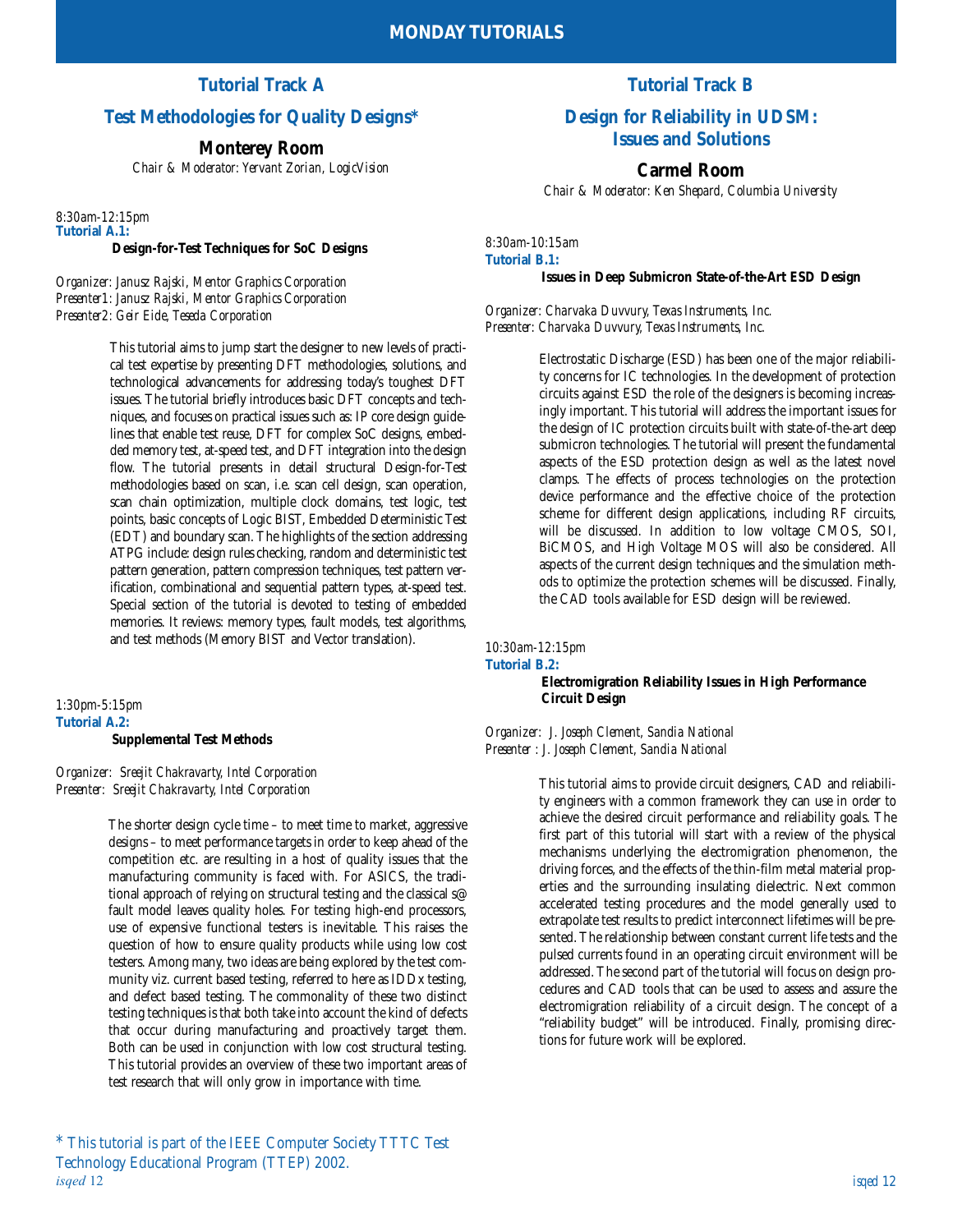#### *1:30pm-3:15pm* **Tutorial B.3:**

### **Ultra-Thin Gate Oxide Reliability and Implications for Design**

#### *Organizer: John S. Suehle, National Institute of Standards & Technology Presenter: John S. Suehle, National Institute of Standards & Technology*

New observations of a voltage dependent voltage acceleration parameter and non-Arrhenius temperature dependence will be presented. The current understanding of soft breakdown will be discussed and proposed techniques for detecting breakdown presented. The implications of soft breakdown on circuit functionality and the applicability of applying current reliability characterization and analysis techniques to project the reliability of future alternative gate dielectrics will be discussed. An overview of past and present thin oxide reliability characterization techniques will be presented. A special emphasis will be placed on issues relating to the characterizing and understanding of breakdown in current technology ultra-thin gate oxides where excessive tunneling currents and soft breakdown complicate reliability assessment.

#### *3:30pm-5:15pm* **Tutorial B.4:**

#### **Hot Carrier Reliability and Design Considerations**

*Organizer: Shian Aur, Texas Instruments, Inc. Presenter: Shian Aur, Texas Instruments, Inc.*

> In this tutorial, hot carrier effects will be first demonstrated using device I-V characteristics before and after DC stress. Then, the hot carrier mechanism will be reviewed and the hot carrier lifetime prediction methodology be discussed. In circuit operation, device is under AC stress. The circuit hot carrier effects will be discussed in an inverter example. Then, a three-stage inverter chain will be demonstrated to compare the DC and AC stress cases. In real circuits, the circuit performance degradation is the concern, not necessarily the individual transistors. The circuit hot carrier simulator (HOTRON) is used to discuss several circuit examples. The mechanism in HOTRON simulator will be discussed. Some design guidelines for checking the circuit design reliability will be provided.

# **Tutorial Track C**

# **Interconnect and Device Modeling for Quality Design**

# **Santa Clara Room**

*Chair & Moderator: Amit Mehrotra , University of Illinois, Urbana* 

#### *8:30am-10:15am* **Tutorial C.1:**

#### **Power/Ground Integrity Issues for Sub-130nm IC Designs**

*Organizer: Norman Chang, Apache Design Solutions, Inc. Presenter: Norman Chang, Apache Design Solutions, Inc.*

> This tutorial introduces Power-Ground integrity, addressing its importance, verification methodology, and problem solution. Special focus will be given to inductance related L di/dt noise and LC resonance, which has been over-looked and will become significant in the near future. The impacts of these issues and methods to tame their effects will also be presented in this tutorial.

#### *10:30am-12:15pm* **Tutorial C.2:**

#### **A General and Comparative Study of RC(0), RC, RCL and RCLK Modeling of Interconnects and their Impact on the Design of Multi-Giga Hertz Processors**

*Organizer: Ersed Akcasu, OEA International, Inc. Presenter: Ersed Akcasu, OEA International, Inc.*

> This tutorial presents a complete step-by-step methodology for achieving the complicated task of  $RC^{(0)}$ ,  $RC$ ,  $RCL$  and  $RCLK$ modeling of interconnects and their impact on the design of multi-giga hertz processors. A comparative study of interconnect model complexity is shown through simulated waveforms. Issues in clock circuit design such as shielding, why it is important and how is should be routed and tied, are explained through simulations rather than relying solely on previous practical experiences. The validation is that these methodologies and the simulations shown in this work have been instrumental in a multi-Giga Hertz processor design.

*1:30pm-3:15pm* Tutorial C.3: **MOS Modeling, Design Quality, and Modern Analog Design**

#### *Organizer: Daniel Foty, Gilgamesh Associates Presenter: Daniel Foty, Gilgamesh Associates*

The first part of this tutorial will examine the present "infrastructure" of MOS modeling for circuit simulation, with particular emphasis on how history has played a role at least as large as that of engineering. The viewpoint will be that of an analog design "consumer" of MOS models who must make the best possible use of a badly flawed infrastructure. In recent years, the entire structure of MOS models has been evolving into continually more complicated and empirical forms, opening up a "reality gap" between a model's mathematical structure and circuit design usage. The need for extensive model "binning" to provide accuracy over a large range of channel geometry is causing present-day MOS models to more closely approach table-lookup methods, rather than a design-useful description of the underlying MOS technology. Among the many severe consequences of the present situation, the MOS models have become completely removed from good circuit design practices, particularly for analog design; many common analog circuits cannot even be simulated properly using "modern" MOS models! The final part of this tutorial will describe a new direction for MOS modeling, based on the use gms/Id over the range weak, moderate, and strong inversion. This approach provides a more modern grounding for understanding the MOSFET, and also leads directly into simple and powerful techniques for effective analog circuit design using modern deep-submicron technology.

#### *3:30pm-5:15pm*

#### **Tutorial C.4:**

#### **RLCK Extraction and Simulation in High-Speed SoC Designs**

*Organizer: Li-Fu Chang & Keh-Jeng Chang, Sequence Design, Inc. Presenter: Li-Fu Chang, Sequence Design, Inc.*

> Signal integrity is becoming essential in today's advanced Systemon-Chip (SoC) designs. According to recently published statistics for advanced VLSI/SoC design projects, more than 50% of design closure time is spent on chip verifications, especially those above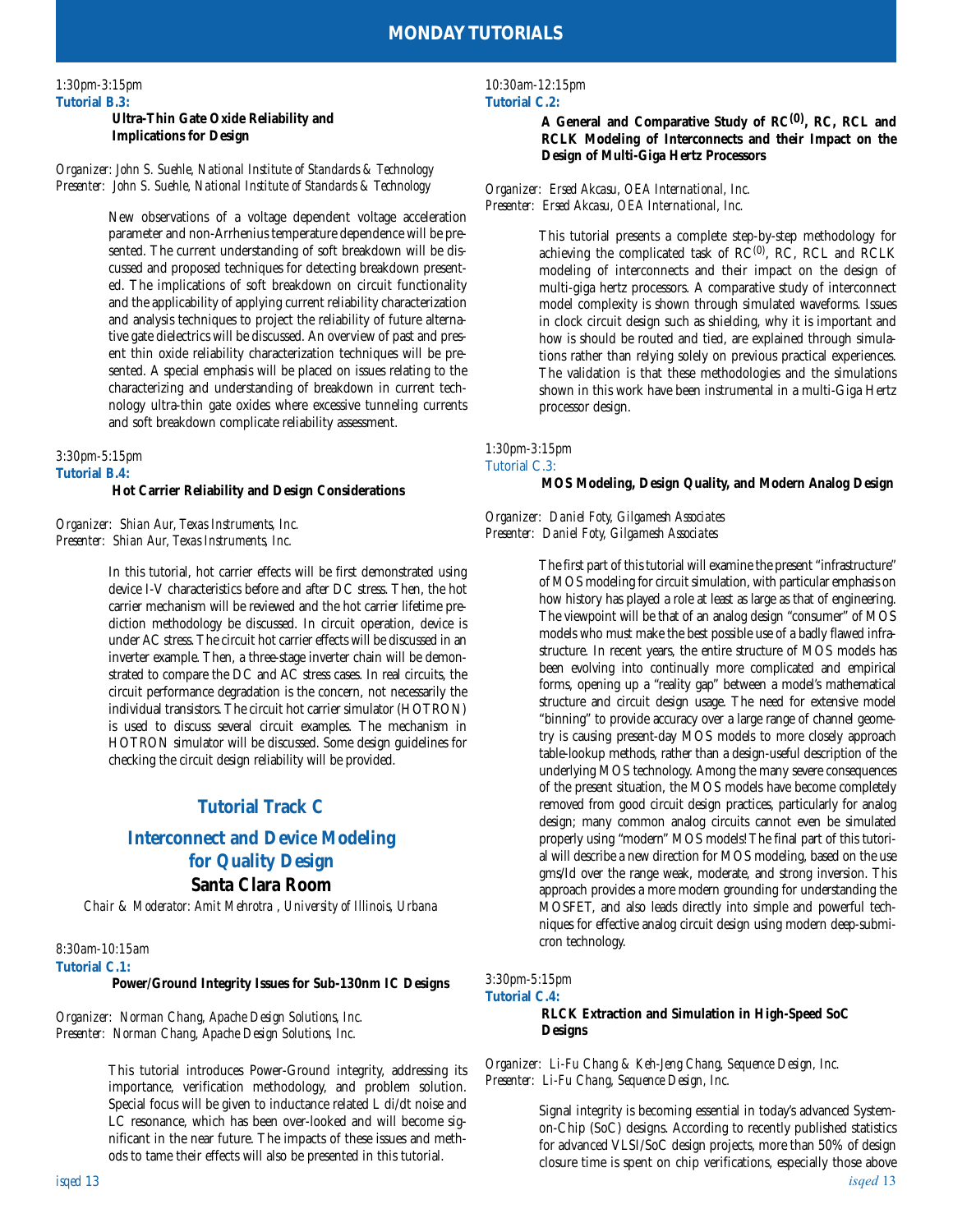500 MHz. One key area to achieve reliable signal integrity modeling and prediction is to extract SoC's RLCK accurately and efficiently for coupling noise analysis. Innovative software architecture is needed so that PEEC method can be used in solving Maxwell equations while distributed RLCK netlists can be extracted for critical on-chip interconnects. In this tutorial, a PEEC-based SoC design software is presented. With the advent of SPICElevel full-chip simulation tools, the software must take into account the capacity of those simulators. Since the software extracts mutual inductance (K), the impact of K on signal integrity will be explained using an advanced 8-metal nanometer technology.

# **Tutorial Track D**

### **Design Flows and Methodologies**

#### **San Jose Room**

*Chair & Moderator: Resve Saleh, University of British Columbia*

#### *8:30am-10:15pm*

**Tutorial D.1**

**nVHDL: A Hardware Design Language for Modeling Discrete and Analog Designand Simulation of Mixed-Signal Electronic Systems**

#### *Organizer: Sumit Ghosh, Stevens Institute of Technology Presenter: Sumit Ghosh, Stevens Institute of Technology*

The tutorial will focus on the fundamental principles and concepts that underlie every hardware description language invented todate. It will begin with a quick survey of the classical HDLs for digital systems, discuss Verilog, and then focus heavily on VHDL. HDLs for analog systems such as VHDL-AMS and their basic weaknesses, starting from the fundamental requirements of mixedsignal electronic designs will be examined. Next, the tutorial will concentrate, through meaningful and real-world examples, on how to accurately model hardware so as to get reliable results from HDL simulations. The issues of concurrent simulation of VHDL models on parallel processors and new transport delay semantics that will enable the modeling of PCI and other sophisticated buses based on electromagnetic reflections will be addressed. Finally, in the tutorial, the present problems with VHDL will be examined and current research in "mixed signal" modeling and simulation, that may constitute the basis for a future evolution in HDL technology, namely nVHDL will be reviewed. Time permitting, the tutorial will also explain how to design HDL simulators.

#### *10:30am-12:15pm* **Tutorial D.2 Platform-Based Design: A Tutorial**

*Organizer: Grant Martin, Cadence Design Systems Presenter1: Grant Martin, Cadence Design Systems Presenter2: Henry Chang, Cadence Design Systems*

> This tutorial is an introduction and overview of platform-based design and its key issues. First, the concept will be defined and the platform taxonomy will be illustrated with a number of industrial examples. A brief overview of the basic methodology elements involved in platform-based design will be given. This will concentrate on the key differences from hardware-based design flows: system-level design and embedded software. Finally, key emerging

areas in platform-based design, including co-design across design disciplines, the rise of AMS SOCs, and the opportunities offered by emerging programmable fabrics will be discussed.

#### *1:30pm-3:15pm* Tutorial D.3:

#### **Quality Aspects of SOI Circuit Design** *Organizer: Andrew Marshall, Texas Instruments, Inc. Presenter: Andrew Marshall, Texas Instruments, Inc.*

This tutorial focuses on challenges of SOI design and test. With the switch from bulk to SOI, combined with technology scaling, new issues are being raised about IC quality and reliability. Design and testing techniques for ICs built on SOI material are explained. This tutorial covers the following topics: Basic analog, digital and memory design techniques for SOI applications. Floating body effects. Differences between design of SOI and bulk – active and passive component performance. Low-voltage low-power SOI CMOS design style, Cross-talk and local heating issues, Simulation of SOI designs, layout techniques for SOI, Testing of SOI circuits to ensure quality product.

#### *3:30pm-5:15pm* **Tutorial D.4 Optimization in an Integrated Physical Design Flow**

*Organizer: Olivier Coudert, Monterey Design Systems, Inc. Presenter: Olivier Coudert, Monterey Design Systems, Inc.*

> The purpose of a physical design flow is to take a netlist with a set of constraints (timing, area, power, etc.), and to produce a production worthy layout. This cannot be achieved without considering all the interdependencies between placement, timing, logic optimization, routing, etc. Traditional optimization methods that have been used more or less independently: for example, placement optimization did not interact with logic optimization. Today's need for integrated physical design flows requires these methods to be more "educated" about each other and to work simultaneously. This tutorial will present a physical design flow and describe how different optimization methods (placement, logic, routing) cooperate together.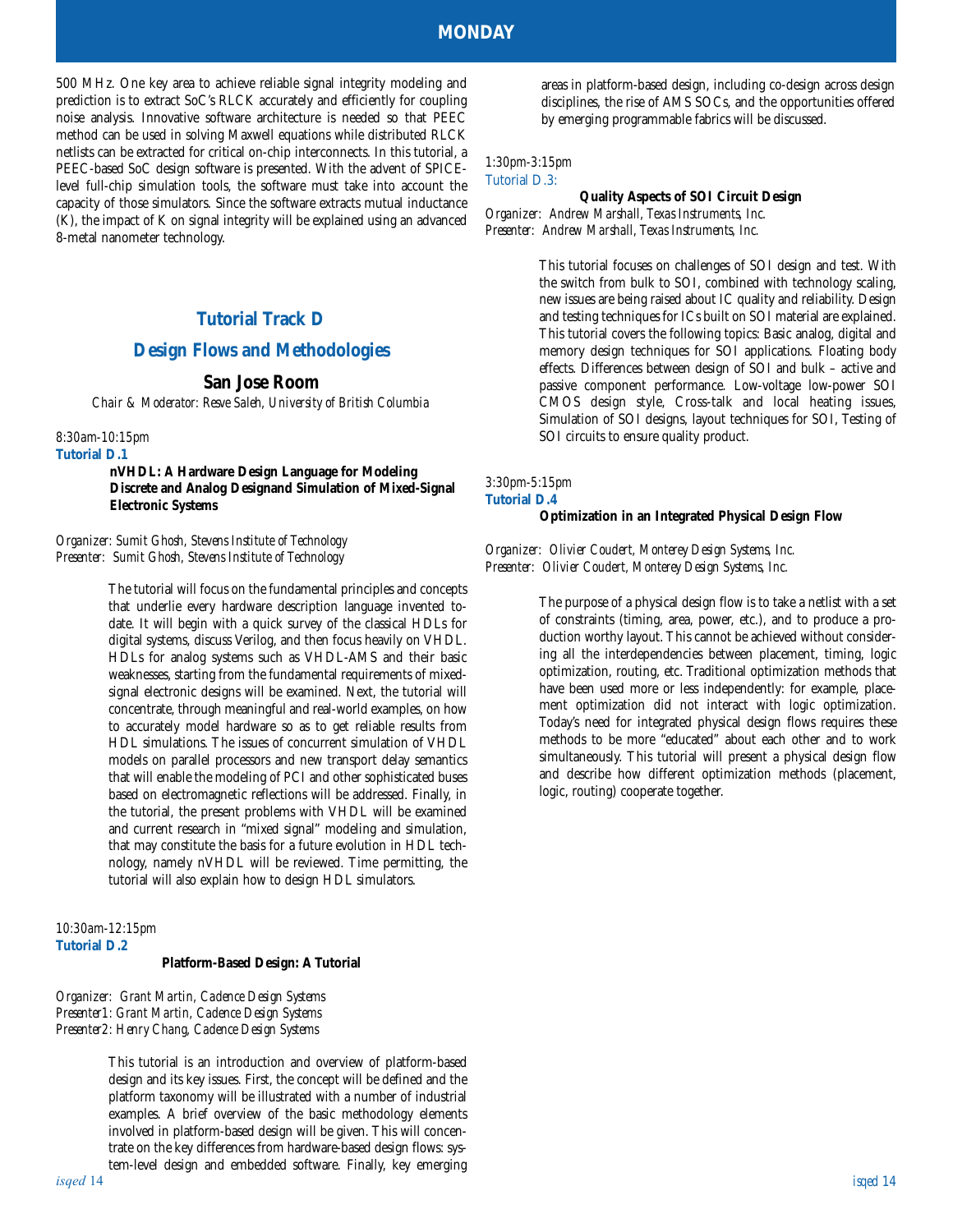# **Session EP1**

# **Evening Panel Discussion Cascade/Sierra Room**

*6:30pm:8:30pm*

# **Are the interoperability standards for EDA too little/too late for real SOC designs?**

| Organizer:        | Pallab Chatterjee, President SiliconMap LLC |
|-------------------|---------------------------------------------|
| <i>Moderator:</i> | Richard Goering, Managing Editor EE Times   |

#### **Description**

The panel will examine the emerging interoperability standards and contrast them to the time to market requirements for current designs. There are supporting statements for interoperability standards. However, there are concerns about the results and the delayed delivery. The proposed interoperability standards may not address features of the process technology at the time standards are adopted A second issue facing the design community is the impact on the product specific design methodologies used and the cost in time/money to shift to new methodologies required for these tools that may be more homogenized than optimized for particular types of SOC. Additional issues include support issues for the flow for the standards vs custom flows, point tools vs sub-flow tools, data reuse and migration vs new data creation for use in the current tools, and tool directions and roadblocks for advanced (sub 0.10um) DSM processes. The panel is comprised of EDA, Foundry, Semiconductor Manufacturers, and Design Centers who will discuss their experiences with in-house developed flows, multi-vendor flows based on multiple APIs and the time-to-market tradeoffs of these solutions as an alternative to the 2-3 year delay waiting for committee based standards.

#### **Panelists:**

#### **Andrew Moore**

Design Services Marketing (EDA) TSMC North America

#### **Greg Spirakis**

VP, Architecture Group, Director Design Technology Intel

#### **Noel Strader**

Technical Marketing Avant! Corporation

**Pallab Chatterjee** President

SiliconMap LLC

#### **Joe Hutt**

Vice President Technical Sales, Magma Design Automation

# **Sunil Joshi**

Vice President Design Automation and Computer Resources Sun Microelectronics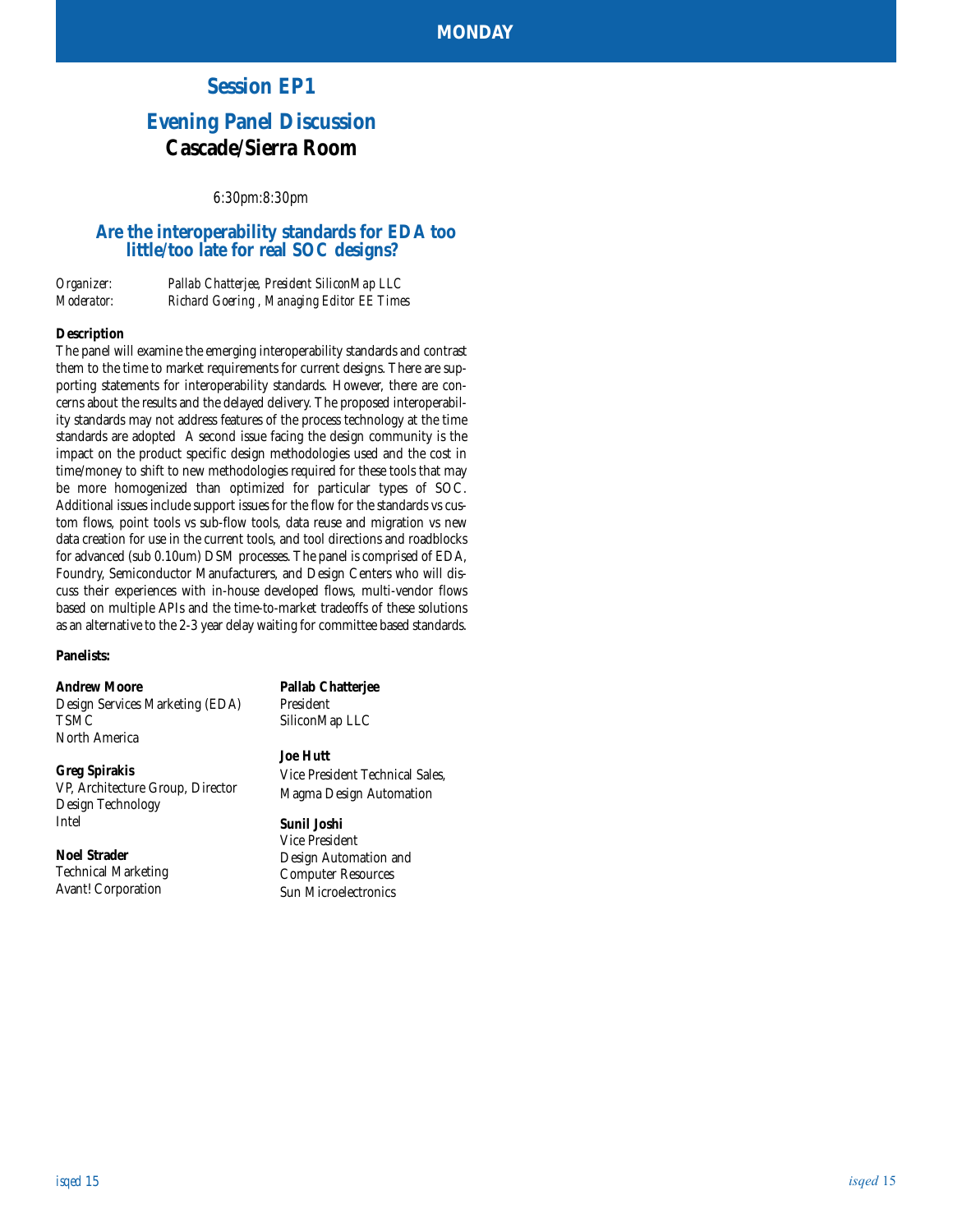# **Plenary Session I Donner/Siskiyou Room**

*Sponsored by Tavanza*

*8:30am-12:00pm Co-Chairs: Res Saleh, ISQED Conference Chair Kris Verma, ISQED Plenary Chair*

*8:45am*

### **Welcome and Introduction**

*8:45am-9:25am*

**1P.1 IP REUSE QUALITY: "Intellectual Property" or "Intense Pain"?**



John Chilton, Sr. VP and General Manager, Synopsys, Inc.

As systems on a chip become more complex, reuse of thirdparty intellectual property (IP) becomes more necessary to meet time-to-market deadlines. However, issues surrounding IP quality are very much unresolved. Poor IP quality is the key reason why many IP users feel that "IP" is actually an acronym for "Intense Pain." There are major inconsistencies surrounding basic quality, including fully synchronous design, registered inputs and outputs for IP blocks, and completion of full specifications before design. All these inconsistencies contribute to difficulties in using the IP and integrating it into a chip design. One of the key reasons why quality is still such an issue within the IP community is the issue of "reuse" versus "salvaging." Much of the IP sold over the last few years wasn't really designed for reuse. Instead, it was designed for use in a single chip, then later repackaged (i.e., salvaged) as IP. There has also been tremendous interest in creating IP repositories—fancy Java-based, Web-accessed, and multi-featured custom products meant to hold the wealth of IP. Along the way, though, we forgot to create enough fully reusable IP to warrant these repository investments. Although the challenges in the IP business may seem daunting (and there are many more besides just those that concern quality), they are well worth the effort when you consider the rewards. There's a tremendous need for IP to address the growing productivity gap, which represents a great opportunity for the third-party IP industry.

*9:25am-10:05am*

#### **1P.2 Why Integrated Yield Management is a Necessity**



Y. David Lepejian, President, CEO and Chairman, HPL

Improving semiconductor yield is a multi-facetted process that must include design, manufacturing, and test. An integrated approach enables companies to rapidly reach higher levels of revenue and profitability. Incorporating design-for-yield concepts early, improving the quality of the test programs, and applying new technology to accelerate the measurement and correction of failure sources in the production process combine to have powerful effect upon company profits, product quality, and time to volume.

# **Plenary Session I**

## **Continued**

*10:05am-10:30am Break*

*10:30am-11:10am* **1P.3 Design Success: Foundry Perspective** 



Jim Kupec, President, UMC USA

Leading edge foundries are rolling out new process technologies every two years with today's advance processes capable of producing a quarter billion transistor on a thumb-nail sized chip. The growth of the fabless business model has enabled many companies to organize and build value with the strength of their design capabilities. Quality is often reflected by the continued success of design practices resulting in market success. The many styles of design implementations provided by a large number of companies sharing a common process helps provide a Darwinian view of quality practices. The interaction with design flows, libraries, special purpose IP, memory types are important considerations. This talk will address the trade-offs and successful design technologies used in foundries.

#### *11:10am-11:50am*

#### **1P.4 What you don't know CAN hurt you: Designing for survival in a sub-wavelength environment**



Y.C. (Buno) Pati, President and CEO, Numerical Technologies

The semiconductor industry's promise to deliver an endless array of chip designs to match the voracious appetite for smaller, faster, cheaper devices is in danger of ringing hollow. We could make this commitment with confidence up to recently. But, lately we've hit the wall. We're crashing through the sub-wavelength barrier and we're feeling our way toward designing and manufacturing chips in a challenging new environment without benefit of some key process technologies. Now, to survive and thrive, chipmakers are turning to phase shifting—just a novel, clever concept a few short years ago—as a critical and necessary enabler of producing integrated circuits at dimensions of 0.13 micron and below. Inevitably, chip designers are following suit, not just to match the chipmakers in their march to smaller feature sizes, but to polish their own competitive edge with high-performance chip designs that are easy to produce. They're breaking out of a somewhat isolated mold, knowing that shrinking design times and increasing layout complexity call for new tools and expertise. Most acknowledge that the success of their designs, and indeed, their future viability depends on quickly adopting the tools and expertise that their chip making customers are using so effectively.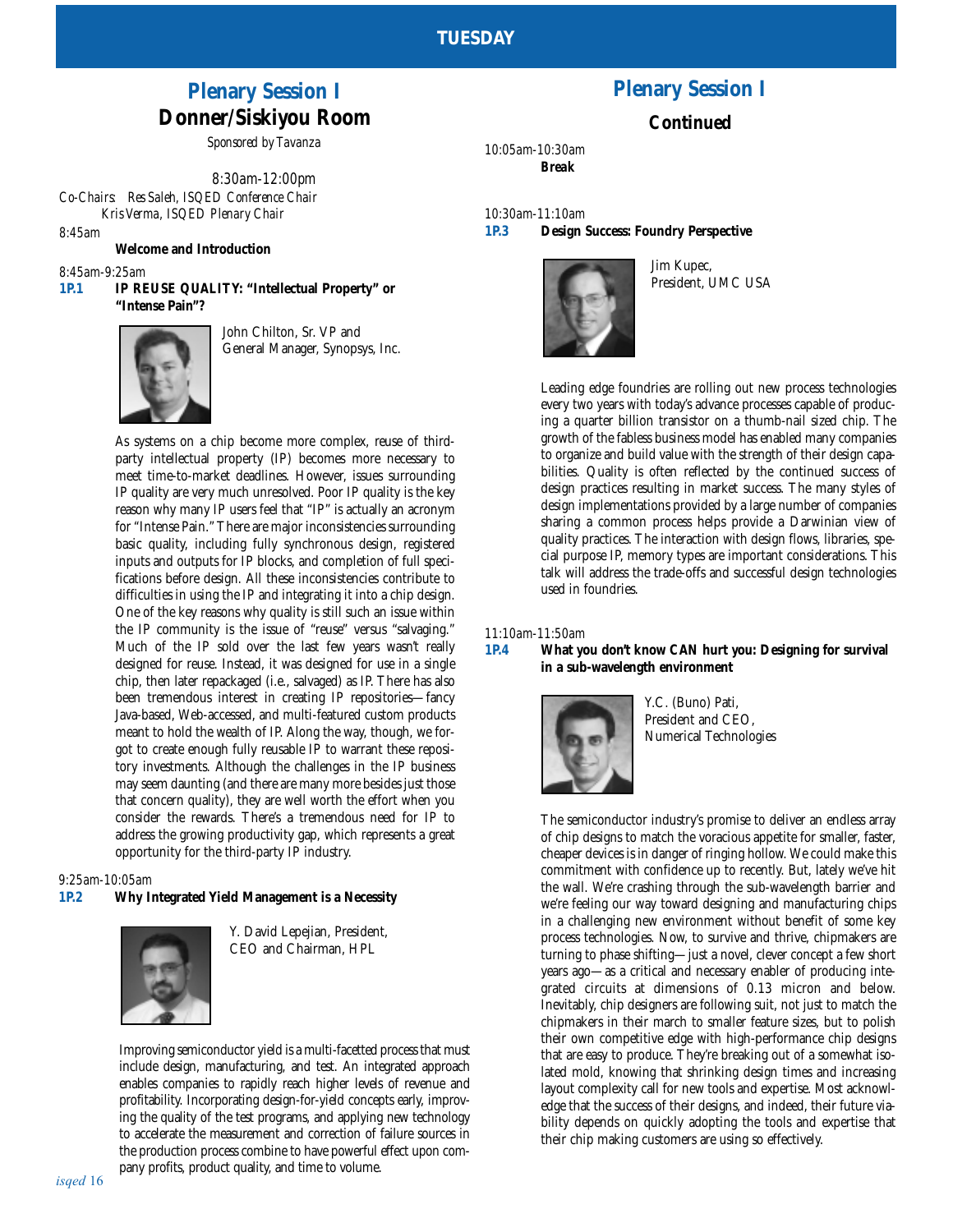# **Ph.D. Student Forum Bayshore Foyer**

*12:30pm-3:30pm*

*Chair: Kaushik Roy, Purdue University*

- **PhD-1 AMLETO: A multi-Language Environment for Funtional Test Generation,** Alessandro Fin, Franco Fummi, Graziano Pravadelli, University of Verona, Verona, Italy
- **PhD-2 Dependency Preserving Probalistic Modeling of Switching Activity using Bayesian Networks,** Sanjukta Bhanja, N. Ranganathan, University of South Florida, Tampa, FL
- **PhD-3 Turn-On Mechanisms of CMOS Devices During ESD Stress with Gate-Driven or Substrate-Triggered Designs,** Tung-Yang Chen, Ming-Dou Ker, National Chiao-Tung University, Taiwan
- **PhD-4 A Real Delay Switching Activity Simulator Based on Petri Net Modeling,** Ashok Murugavel, N. Ranganathan, University of South Florida, Tampa FL
- **PhD-1 Contribution to Mixed-Signal Design Methodologies Using VHDL-AMS,** Richard Perdriau, University Catholique de Louvain, Louvain-la-Neuve, Belgium

# **Session 1A Donner Room**

*1:00pm - 3:10pm*

# **Interconnect Extraction and Modeling**

*Co-Chairs: Rajendran Panda, Motorola*

*Sammy Lee, Numerical Technology*

*1:05pm*

**1A-1 Fabrication Technologies for Three-Dimensional Integrated Circuits (Invited),** Rafael Reif, Andy Fan, Kuan-Neng Chen, Shamik Das, Massachusetts Institute of Technology, Cambridge, MA

#### *1:30pm*

**1A-2 Coupled Electromagnetic-Circuit Simulation of Arbitrarily-Shaped Conducting Structures Using Triangular Meshes,** Vikram Jandhyala, Yong Wang, Dipanjan Gope, Richard Shi, University of Washington, Seattle, WA

# *1:55pm*

**Inductance Aware Interconnect Scaling, Kaustav Banerjee and** Amit Mehrotra<sup>1</sup>, Stanford University, Stanford, CA and <sup>1</sup>University of Illinois, Urbana, IL

#### *2:20pm*

**1A-4 Accurate Model of Metal-Insulator-Semiconductor Interconnects,** Gaofeng Wang1, Xiaoning Qi2, Zhiping Yu3 and Robert W. Dutton3, 1Intpax, Inc., Cupertino, CA, 2Sun Microsystems, Palo Alto, CA, 3Stanford University, Stanford, CA

#### *2:45pm*

**1A-5 Transition Aware Global Signaling (TAGS),** Himanshu Kaul and Dennis Sylvester, University of Michigan, Ann Arbor, MI

# **Session 1B**

# **Siskiyou Room**

*1:00m - 3:10pm*

# **Quality and Interoperability of EDA Tools**

*Co-Chairs: Tom Chen, Colorado State University Lech Jozwiak, University of Eindhoven, The Netherlands*

*1:05pm*

**1B-1 Using the Open Library Architecture (OLA) Open Source API in Heterogeneous Design Flows (Invited),** Daniel Moritz, LSI Logic, Inc., Bloomington, MN

*1:30pm*

**1B-2 The OpenAccess Coalition — The Drive to Open Industry Standard Information Model, API, and Reference Implementation for IC Design Data (Invited),** Terry Blanchard, Rick Ferreri and Jim Wilmore, Hewlett-Packard Co.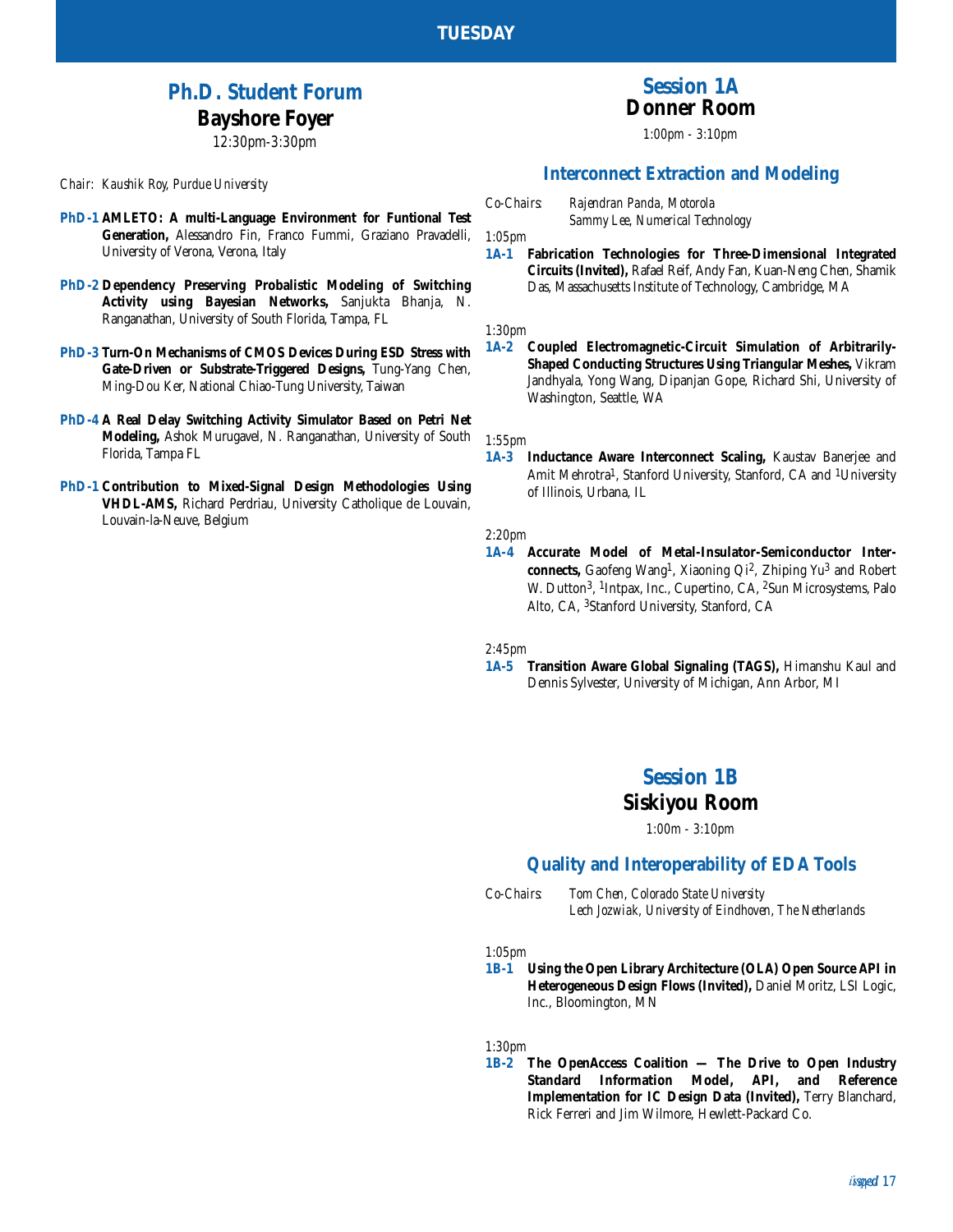#### *1:55pm*

**1B-3 A Qualification Platform for Design Reuse,** R Seepold, N.Martinez Madrid, A. Vorg, W. Rosenstiel<sup>1</sup>, M. Radetzki<sup>2</sup>, P. Neumann<sup>2</sup>, and J. Haase2, Forschungszentrum Informatik, Karlsruhe, Germany, 1University of Tuebingen, Tuebingen, Germany and 2sci-worx GmbH, Hannover, Germany

#### *2:20pm*

**1B-4 Advancing Quality of EDA Software (Invited),** Giora Ben-Yaacov, Pramod Suratkar, Marsha Holliday, and Karen Bartleson, Synopsys, Inc.

# *2:45pm*

**1B-5 Interoperability and Quality of New EDA Tools for Sequential Logic Synthesis,** Aleksander Slusarczyk and Lech Jozwiak, Eindhoven University of Technology, Eindhoven, The Netherlands

# **Session 1C**

#### **Oak Room**

*1:00m - 3:10pm*

#### **Design for Test**

*Co-Chairs: George Alexiou, University of Patras & CTI, Greece Jayashree Saxena, Texas Instruments*

#### *1:05pm*

**1C-1 Test Generation and Fault Modeling for Stress Testing (Invited)** Robert C. Aitken, Agilent Technologies

#### *1:30pm*

**1C-2 Extending the Viability of IDDQ Testing in the Deep Submicron** Era, Y. Tsiatouhas, Th. Haniotakis<sup>1</sup>, D. Nikolos<sup>2</sup>, and A.

Arapoyanni3, Integrated Systems Development S.A., Athens, Greece, 1Southern Illinois University, Carbondale, IL, 2University of Patras, Patras, Greece, and 3University of Athens, Athens, Greece

#### *1:55pm*

**1C-3 Design of Reconfigurable Access Wrappers for Embedded Core Based SOC Test,** Sandeep Koranne, Tanner Research, Inc. Pasadena, CA

#### *2:20pm*

**1C-4 Testing of Analogue Circuits via (Standard) Digital Gates,** Daniela De Venuto, Michael J. Ohletz<sup>1</sup> and Bruno Ricco<sup>2</sup>, Politecnico di Bari, Bari, Italy, 1Alcatel Microelectronics, Zaventem, Belgium and 2Universita di Bologna, Bologna, Italy

#### *2:45pm*

**1C-5 Automatic Test Program Generation from RT-Level Microprocessor Descriptions,** F. Corno, G. Cumani, M. Sonza Reorda, and G. Squillero, Politecnico di Torino, Torino, Italy

# **Session 2A Donner Room**

*3:30pm - 5:40pm*

### **Design for Process Variations**

#### *3:35pm*

**2A-1 Impact Analysis of Process Variability on Clock Skew,** Enrico Malavasi, Stefano Zanella, Min Cao, Julian Uschersohn, Mike Misheloff and Carlo Guardiani, PDF Solutions, Inc., San Jose, CA

#### *4:00pm*

**2A-2 Statistical Methods for the Determination of Process Corners,** Michael Kocher and Gerhard Rappitsch, Austriamicrosystems AG, Premstatten, Austria

### *4:25pm*

**2A-3 Design Method and Automation of Comparator Generation for Flash A/D Converter,** Daegyu Lee, Jincheol Yoo and Kyusun Choi, Pennsylvania State University, University Park, PA

#### *4:50pm*

**2A-4 A Hybrid PPC Method Based on the Empirical Etch Model for the 0.14um DRAM Generation and Beyond,** Chul-Hong Park, Soo-Han Choi, Sang-Uhk Rhie, Dong-Hyun Kim, Jun-Seong Park, Tae-Hwang Jang, Ji-Soong Park, Yoo-Hyon Kim, Moon-Hyun Yoo and Jeong-Taek Kong, Samsung Electronics Co., Ltd., Yongin City, Korea

#### *5:15pm*

**2A-5 A Robust Digital Delay Line Architecture in a 0.13umCMOS Technology Node for Reduced Design and Process Sensitivities,** Prasun Raha, Scott Randall, Richard Jennings, Bob Helmick, Ajith Amerasekera and Baher Haroun, Texas Instruments, Dallas, TX

# **Session 2B**

# **Siskiyou Room**

*3:30pm - 5:40pm*

#### **Power, Signal and EMI Analysis and Optimization**

*Co-Chairs: Amit Narayan, EDA Consultant Marco Casale-Rossi, STMicroelectonics*

*3:35pm*

#### **2B-1 Optimization of the Power/Ground Network Wire Sizing and Spacing based on Sequential Newtork Simplex Algorithm,** Ting-Yuan Wang, Charlie Chung-Ping Chen, University of Wisconsin, Madison, WI

*Co-Chairs: Lukas van Ginneken, Magma Design Pranav Ashar, NEC Labs*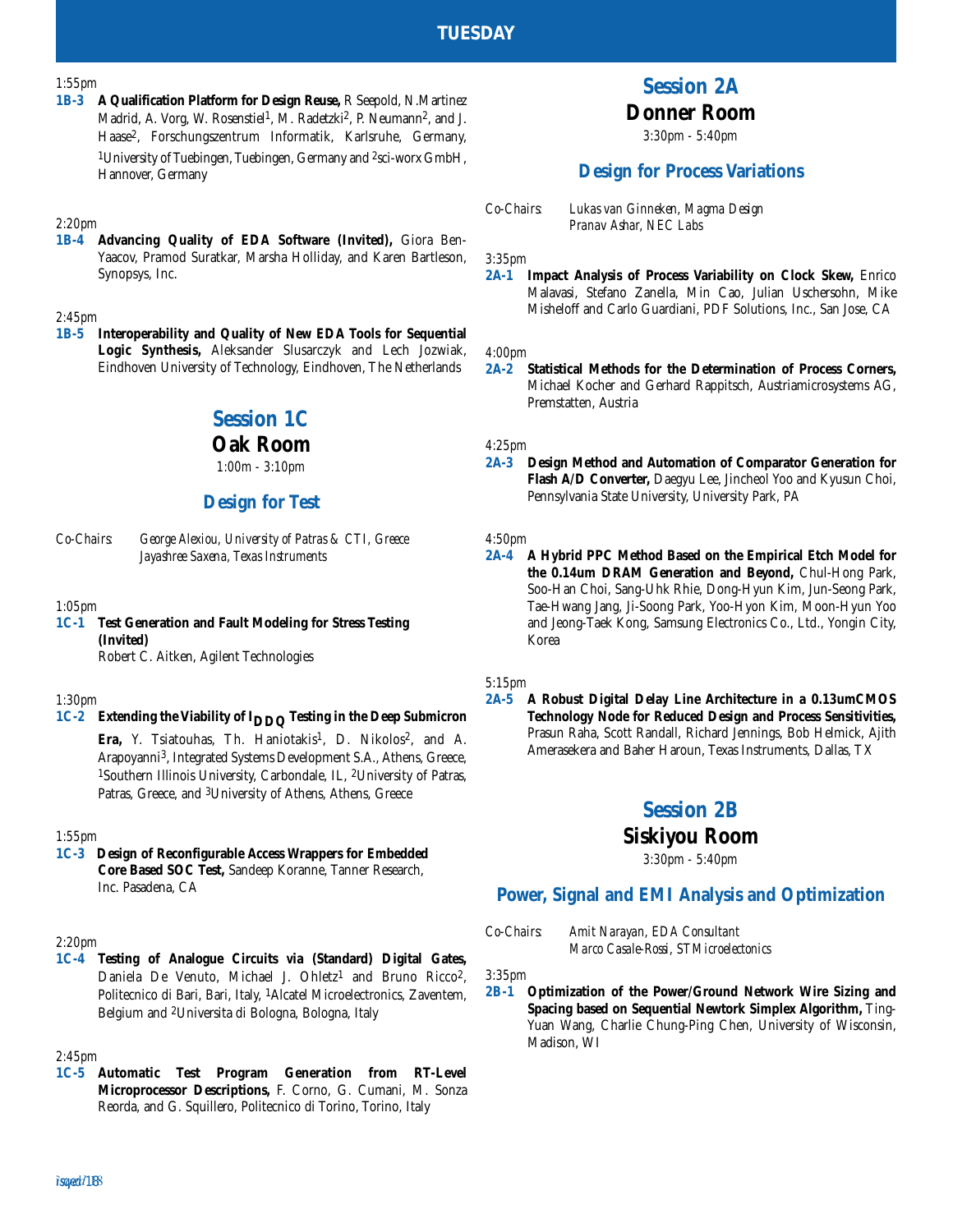#### *4:00pm*

**2B-2 Simultaneous Switching Noise and Resonance Analysis of On-Chip Power Distribution Network,** Geng Bai and Ibrahim N. Hajj1 Nassada Corp., Santa Clara, CA and 1American University of Beirut, Beirut, Lebanon

#### *4:25pm*

**2B-3 An EMI-Noise Analysis on LSI Design with Impedance Estimation,** Kenji Shimazaki, Shouzou Hirano and Hiroyuki Tsujikawa, Matsushita Electric Industrial Co., Ltd., Kyoto, Japan

#### *4:50pm*

**2B-4 Chip Level Signal Integrity Analysis & Crosstalk Prediction Using Artificial Neural Nets,** A. Ilumoka, University of Hartford, West Hartford, CT

#### *5:15pm*

**2B-5 On the Use of Windows for Accurate Analysis of Package Interconnects,** Wendemagegnehu T. Beyene and Chuck Yuan, Rambus, Inc., Los Altos, CA

# **Session 2C**

# **Oak Room**

*3:30pm - 5:40pm*

# **Methods and Metrics for Design Quality**

*Co-Chairs: Tak Young, Monterey Design Jay Michlin, EDA Consultant*

#### *3:35pm*

**2C-1 Productivity Optimization Techniques for the Proactive Semiconductor Manufacturer, (Invited),** Dan Maynard, IBM, Essex Junction, VT

#### *4:00pm*

**2C-2 A New Design Cost Model for the 2001 ITRS (Invited),** Andrew Kahng and Gary Smith, Dataquest, San Jose, CA

#### *4:25pm*

**2C-3 Optimal Sequencing Energy Allocation for CMOS Integrated Systems,** Martin Saint-Laurent, Vojin Oklobdzija<sup>1</sup> Simon S. Singh<sup>2</sup>, Madhavan Swaminathan3, Intel Corp., Austin, TX, 1University of California, Davis, CA, 2National Semiconductor Corp., Santa Clara, CA and 3Georgia Institute of Technology, Atlanta, GA

#### *4:50pm*

**2C-4 Design, Manufacture and Test - Quality Test Estimation,** Jim Gilbert, David Johnson and Ian Bell, University of Hull, Hull, United Kingdom

#### *5:15pm*

**2C-5 Measurement of Inherent Noise in EDA Tools,** Andrew B. Kahng and Stefanus Mantik1, University of California at San Diego, La Jolla, CA and 1University of California, Los Angeles, CA

# **Session EP2**

# **Evening Panel Discussion Cascade/Sierra Room**

*6:30pm:8:30pm*

# **Process Variation: Is it too much to handle?**

*Sponsored by Numerical Technologies*

| Organizers:       | Vivek De. Intel                           |
|-------------------|-------------------------------------------|
|                   | Siva Narendra. Intel                      |
| <i>Moderator:</i> | Ron Wilson, Editor in chief, ISD magazine |

#### **Description**

The panel will discuss the impact of increasing process variation with technology scaling from the aspect of manufacturing, design, and design tools. Increase in process induced parameter variation makes it harder to understand the correlation between what was designed and what gets manufactured. To guarantee product quality this often results in the need for worst-case assumptions during design phase. Can we continue this? If not, should the manufacturing and process engineers get their act together and reduce variation? Or, should the circuit designers stop complaining and learn to live with the variation by building process tolerant circuits? How should the CAD community help in these endeavors?

#### **Panelists**

#### **Duane Boning**

Associate Professor and Associate Director of Microsystems Technology Labs, MIT, Cambridge, MA

**Steve Duvall** Fellow and Director of Strategic Investments, Intel Corporation, Sydney, Australia

#### **James Meindl** Professor and Director of Microelectronics Research Center,

Georgia Tech, Atlanta, GA

Austin, TX

IBM Austin Research Lab,

**Jan Rabaey** Professor and Co-founder Berkeley Wireless Research Council, University of California – Berkeley, CA

#### **Doug Verret**

**Sani Nassif** Manager,

Fellow and Director of Yield, Texas Instruments, Austin, TX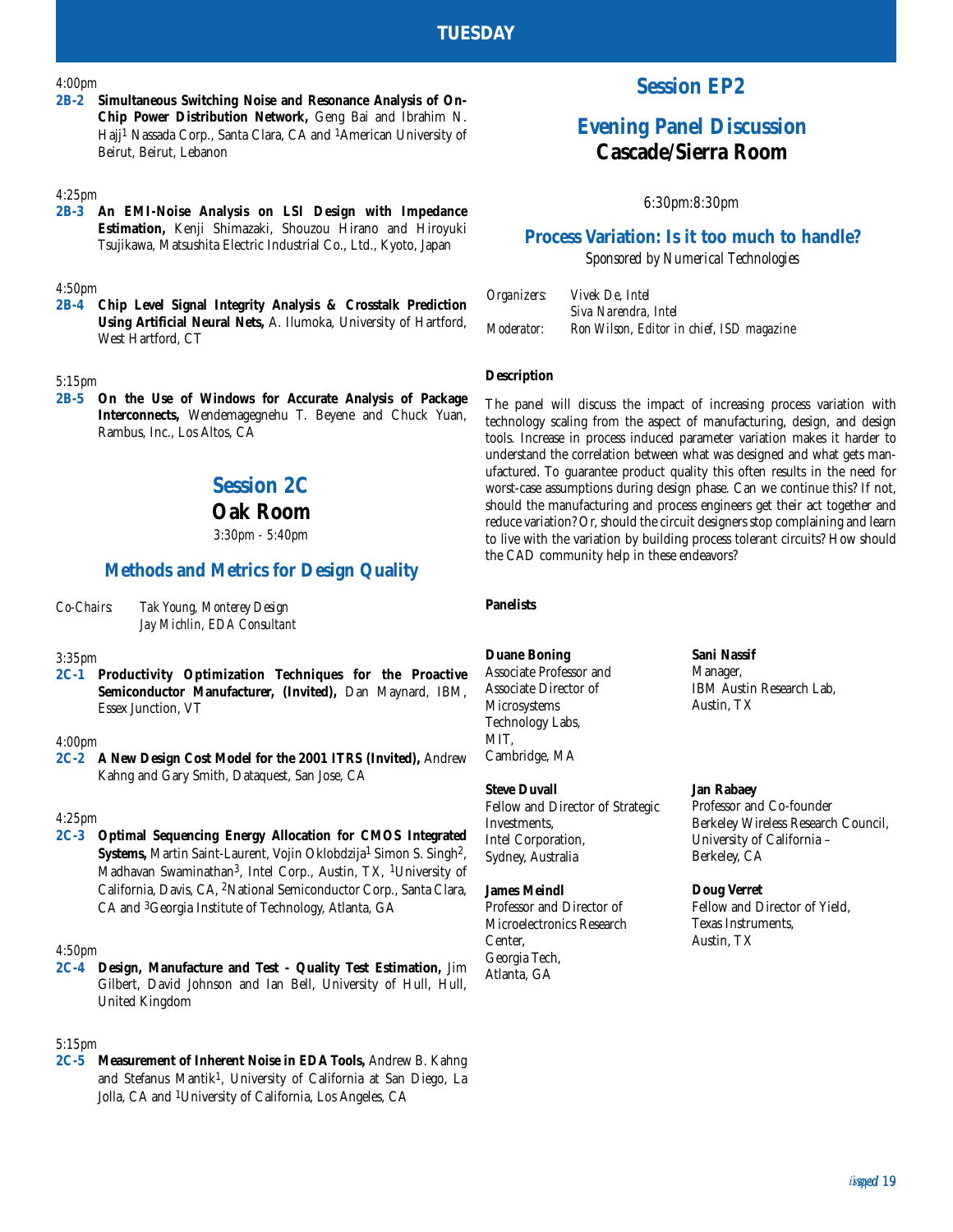# **Plenary Session II Donner/Siskiyou Room**

*8:30am-11:50am Co-Chairs: Kris Verma, ISQED Plenary Chair Lech Jozwiak, ISQED Plenary Vice Chair*

*10:30am*

*8:30am*

**Introduction**

*8:45am*

**2P.1 The Role of ICs in the Creation of a Connected World and the importance of Product Quality**



Atiq Raza Chairman and CEO, Raza Foundries Inc.

Human Beings being social have had a need to communicate. The modern chapter in enabling large scale communication has been aided by intelligence in the transport, distribution, protection, traffic management, decoding, analyzing and displaying of communication content. The intelligence has been embedded in an explosive confluence of Software, Systems and Integrated Circuits. This has resulted in the most amazing transformation of the way we live our lives, work, and engage in all other necessary and capricious activity. It has also created a huge economic footprint on the Gross Domestic Product of the United States of America. With a massive transformation that has occurred in such a short time, this throbbing network across the planet has to operate reliably because of the precious payload it carries.

*9:25am*

# **2P.2 Wireless Systems-on-a-Chip Design**



Bob Brodersen Dept. of EECS, University of California, Berkeley

There is a fundamental shift that is occurring in the implementation of wireless systems. Not only is the underlying technology shifting to mainstream CMOS technology, but the applications and specifications of the supported links is also rapidly evolving. The multiple inter-related technologies required for implementation of such wireless systems requires a co-design strategy in communication algorithms, digital architectures as well as the analog and digital circuits required for their implementation. Critical to good design of these chips is the definition of energy and area performance metrics that can facilitate the tradeoff of issues such as the cost of providing flexibility or the amount of parallelism to exploit. These design decisions can result in differences of orders of magnitude in the metrics between what is possible in the technology and what is often achieved if the costs are not fully understood. A design infrastructure which supports architectures, which optimizes the metrics, will be described for wireless systems that provides a fully automated chip design flow design flow from a high level system specification.

*10:05am*

**Break**

**2P.3 Microwave III-V Semiconductors for Telecommunications and Prospective of the III-V Industry**



Chan Shin Wu President and CEO, WIN **Semiconductors** 

The Microwave III-V semiconductor IC technology (Primarily GaAs) has emerged as a powerful, enabling, technology for the wireless and optical ommunications in the past 5 years. It has been dominating, or making substantial penetration into, the market for handset power amplifiers and switches, advanced wireless LAN RF front-ends and various other key RF components for broadband wireless, wireless infrastructure, satellite telecommunications, high data rate fiber optical communications and automotive radar applications. The Microwave III-V semiconductor IC industry has grown dramatically in the past 2- 3 years. It is worth noting that the majority of the recently formed GaAs Fabs are located in Taiwan. Their intent is to provide pure-play foundry services following the silicon foundry business model developed by TSMC and UMC. In this presentation, we will discuss the key components of III-V microwave transistors (HBT, pHEMT and MESFET etc.) and their RFICs/MMICs, their electrical performance, major applications, market status, trends and opportunities. We will define the current status for the global III-V semiconductors industry, the rapidly growing GaAs MMIC Fab industry in Taiwan and its advantages for providing a one-stop, total solution for the wireless and optical communication components customers.

*11:10am*

#### **2P.4 Tomorrows High-quality SoCs Require High-quality Embedded Memories Today**



Ulf Schlichtmann Senior Director, Infineon Technologies AG

Embedded memories increasingly dominate SoC designs – whether chip area, performance, power consumption, manufacturing yield or design time are considered. ITRS data indicate that the embedded memory contents of ICs may increase from 20% in 1999 to 90% at the 50nm node by the end of the decade. Therefore, even more than today, the success of tomorrow's SoC design will depend on the availability of high-quality embedded memories. Advanced process technologies pose new challenges for meeting these quality criteria. Some of the challenges are: providing flexible redundancy solutions for embedded SRAMs; designing competitive memories despite ever increasing leakage currents; reducing SRAM susceptibility to soft-error rate (SER). These challenges are bringing about the need for significant innovations in design of embedded memories, much more so than in recent previous process generations. In the presentation, the challenges will be outlined and solutions will be proposed. The focus of the discussion will be on SRAM/ROM, but other technologies such as eDRAM and "1T SRAM" will also be addressed.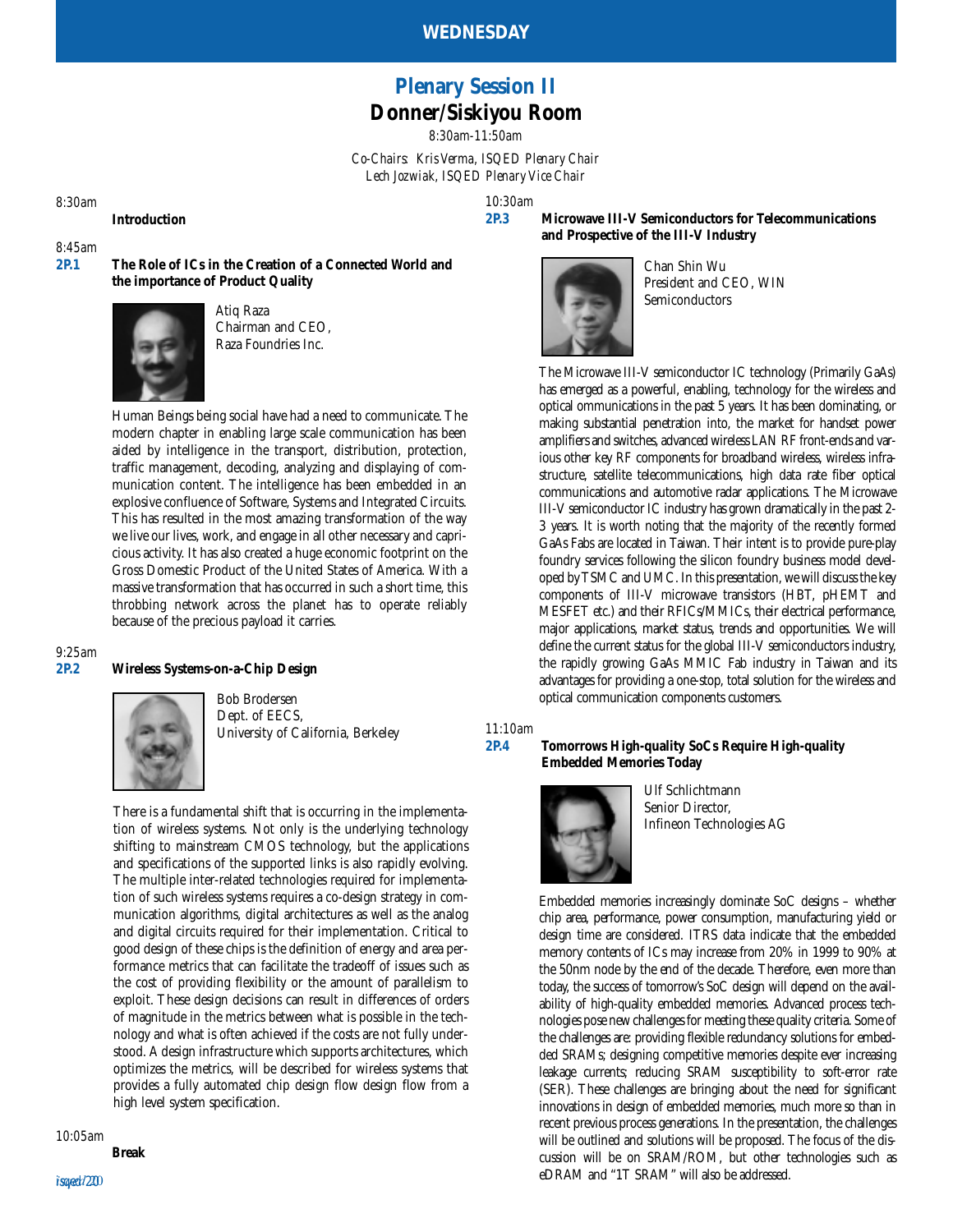# **Poster Session Bayshore Foyer**

*12:30pm - 3:30pm*

*Co-chairs: Enrico Malavasi, PDF Solutions Daniela De Venuto, Polytechnic of Bari*

#### **P-01**

**Synthesis of Selectively Clocked Skewed Logic Circuits,** Aiqun Cao, Naran Sirisantana, Cheng-Kok Koh and Kaushik Roy, Purdue University, West Lafayette, IN

#### **P-02**

**Low Power VLSI Architecture of Viterbi Scorer for HMM-based Isolated Word Recognition,** Bok-Gue Park, Koon-Shik Cho and Jun-Dong Cho, SungKyunKwan University, Kyunggi-do, Korea

#### **P-03**

**On Dynamic Delay and Repeater Insertion in Distributed Capacitively Coupled Interconnects,** Dinesh Pamunuwa and Hannu Tenhunen, Royal Institute of Technology, Kista, Sweden

#### **P-04**

**A Comprehensive Layout Methodology and Layout-Specific Circuit Analyses for Three-Dimensional Integrated Circuits,** Syed M. Alam, Donald E. Troxel and Carl V. Thompson, Massachusetts Institute of Technology, Cambridge, MA

#### **P-05**

**Reliable Laser Programmable Gate Array Technology**, Zhuo Gao, Ji Luo, Hu Huang, Wei Zhang, and Joseph Bernstein, University of Maryland, College Park, MD

#### **P-06**

**VC Rating and Quality Metrics: Why Bother?**, Pierre Bricaud, Mentor Graphics Corp., Sophia Antipolis, France

#### **P-07**

**An Efficient Seeds Selection Method for LFSR-Based Test-per-Clock BIST,** E. Kalligeros, X. Kavousianos, D. Bakalis, and D. Nikolos, University of Patras, Patras, Greece

#### **P-08**

**An Integrated Tool for Analog Test Generation and Fault Simulation,** Sule Ozev and Alex Orailoglu, University of California, San Diego, La Jolla, CA

#### **P-09**

**A Hybrid BIST Architecture and its Optimization for SoC Testing,** Gert Jervan, Zebo Peng, Raimund Ubar<sup>1</sup>, and Helena Kruus<sup>1</sup>, Linkoping University, Linkoping, Sweden and 1Tallinn Technical University, Estonia

#### **P-10**

**Native Mode Functional Self-Test Generation for Systems-on-Chip,** Kamalnayan Jayaraman, Vivekananda M. Vedula1 and Jacob A. Abraham, Intel Corporation, Chandler, AZ and 1University of Texas, Austin, TX

### **P-11**

#### **Incorporating Fault Tolerance in Analog-to-Digital Converters (ADCs),**

Mandeep Singh and Israel Koren<sup>1</sup>, Advanced Micro Devices, Austin, TX and 1University of Massachusetts, MA

#### **P-12**

**Human Immune System Inspired Architecture for Self-Healing Digital Systems,** P.K. Lala and B. Kiran Kumar, University of Arkansas, Fayetteville, AR

#### **P-13**

Impact of Low-K on Crosstalk, G. Serval, D. Deschacht, F. Saliou<sup>1</sup>, J.L. Mattei<sup>1</sup>, and F. Huret<sup>1</sup>, UMR C.N.R.S., Montpellier, France and 1Universite de Bretagne Occidentale, Brest, France

#### **P-14**

**Improving the Efficiency and Quality of Simulation-Based Behavioral Model Verification Using Dynamic Bayesian Criteria,** Amjad Hajjar and Tom Chen, Colorado State University, Fort Collins, CO

#### **P-15**

**In Search of the Origin of VHDL's Delta Delays,** Sumit Ghosh, Stevens Institute of Technology, Hoboken, NJ

#### **P-16**

**Inductive Characteristics of Power Distribution Grids in High Speed Integrated Circuits,** Andrey V. Mezhiba and Eby G. Friedman, University of Rochester, Rochester, NY

#### **P-17**

**Characterizing the Current Degradation of Abnormally Structured MOS Transistors Using a 3D Poisson Solver,** Jin-Kyu Park, Keun-Ho Lee, Chang-Sub Lee, Gi-Young Yang, Young-Kwan Park and Jeong-Taek Kong, Samsung Electronics, Co., Ltd., Kyungki-Do, Korea

#### **P-18**

**AC Analysis of Thin Gate Oxide MOS with Quantum Mechanical Corrections,** Tae-Young Oh, Zhiping Yu and Robert W. Dutton, Center for Integrated Systems, Stanford, CA

#### **P-19**

**ESD Protection Design for Mixed-Voltage I/O Circuit with Substrate-Triggered Technique in Sub-Quarter-Micron CMOS Process,** Ming-Dou Ker, Chien-Hui Chuang, Kuo-Chun Hsu, and Wen-Yu Lo<sup>1</sup>, National Chiao-Tung University, Hsinchu, Taiwan and 1Silicon Integrated Systems (SiS) Corp., Hsinchu, Taiwan

#### **P-20**

**Design of ESD Protection Device Using Statistical Methods,** Naoyuki Shigyo, Hirobumi Kawashima and Seiji Yasuda, Toshiba Corporation Semiconductor Company, Yokohama, Japan

#### **P-21**

**Economic Analysis of a Stopping- Rule in Branch Coverage Testing,** Mehmet Sahinoglu, Scott Glover, Troy State University, Montgomery, AL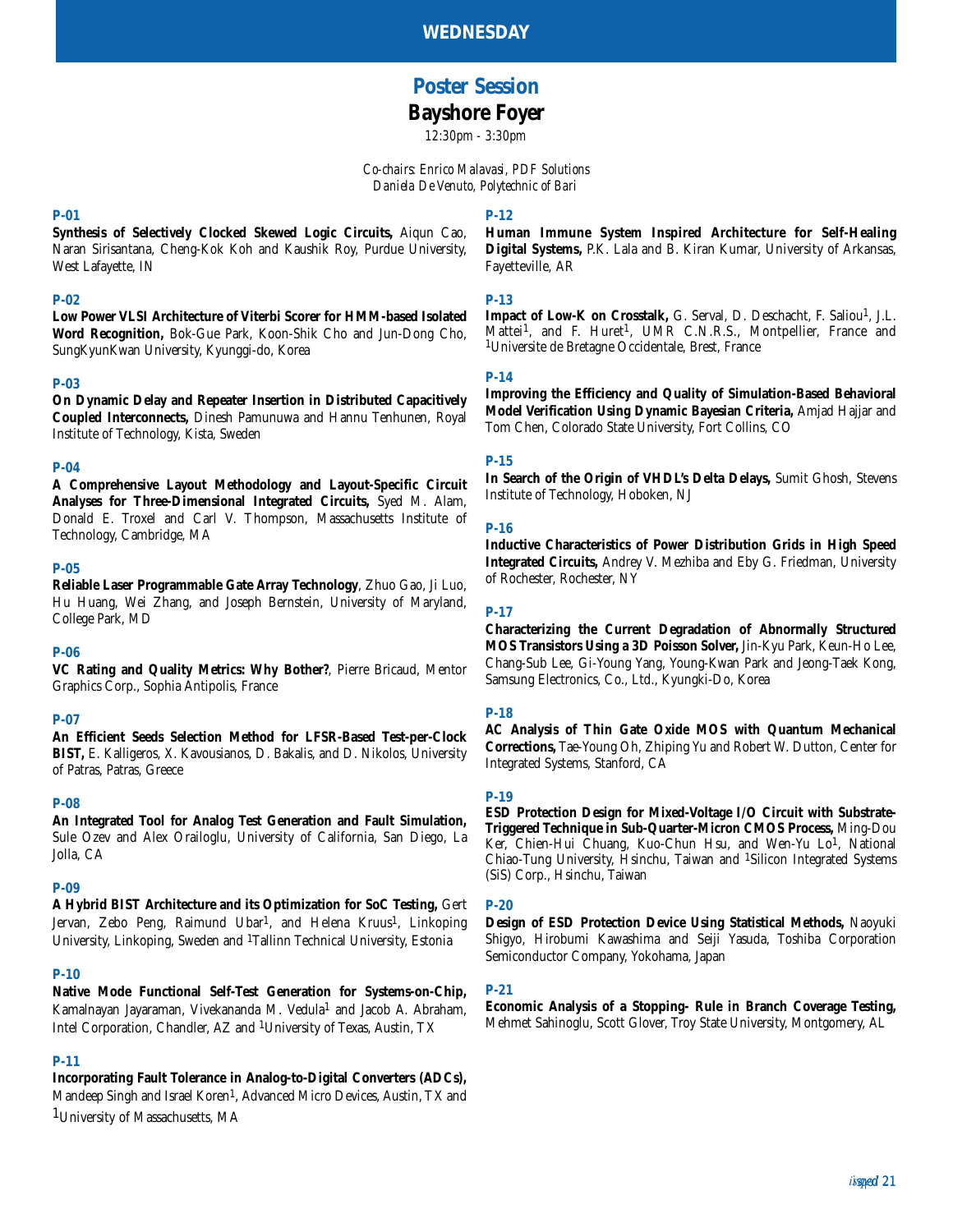# **Session 3A**

# **Donner Room**

*1:00pm - 3:10pm*

# **Design Issues for Power and Noise Management**

*Co-Chairs: Ajith Amerasekera, Texas Instruments Farid Najm, University of Toronto, Canada*

*1:05pm*

**3A-1 Device Physics Impact on Low Leakage, High Speed DSP Design Techniques (Invited),** David Scott, Shaoping Tang, Song Zhao, and Mahalingam Nandakumar, Texas Instruments, Dallas, TX

#### *1:30pm*

**3A-2 Power Supply Noise Suppression via Clock Skew Scheduling,** Wai-Ching Lam, Cheng-Kok Koh and Chung-Wen Tsao1, Purdue University, West Lafayette, IN and 1Celestry Design Technologies, Inc., San Jose, CA

#### *1:55pm*

**3A-3 Trading off Reliability and Power-Consumption in Ultra-Low Power Systems,** Atul Maheshwari, Wayne Burleson and Russell Tessier, University of Massachusetts, Amherst, MA

#### *2:20pm*

**3A-4 Asynchronous Circuits: An Increasingly Practical Design Solution (Invited),** Peter Beerel, Fulcrum Microsystems and University of Southern California, Los Angeles, CA

#### *2:45pm*

**3A-5 Trends in Low Power Digital Systems on Chip Design (Invited),** R. Saleh, G. Lim, T. Kadowaki<sup>1</sup>, K. Uchiyama<sup>2</sup>, University of British Columbia, Canada, 1Sony Corp. Japan, 2Hitachi, Ltd., Japan

# **Session 3B**

# **Siskiyou Room**

*1:00pm - 3:10pm*

# **Verification in Achieving Design Quality**

*Co-Chairs: Lech Jozwiak, University of Eindhoven, The Netherlands Olivier Sentieys, ENSSAT, France*

#### *1:05pm*

**3B-1 Promising Directions in Hardware Design Verification (Invited),** Shaz Qadeer, Serdar Tasiran, Compaq Systems Research Center, Palo Alto, CA

#### *1:30pm*

**3B-2 Behavioral IP Specification and Integration Framework for High-Level Design Reuse,** Sebastien Pillement, Daniel Chillet, 1Olivier Sentieys,University of Rennes, Lannion France and 1IRISA-INRIA, Rennes, France

#### *1:55pm*

**3B-3 On the Relation Between SAT and BDDs for Equivalence** Checking, Sherief Reda, Rolf Drechsler<sup>1</sup> and Alex Orailoglu, University of California at San Diego, La Jolla, CA and 1University of Bremen, Bremen, Germany

#### *2:20pm*

**3B-4 Integrated Inductors Modeling and Tools for Automatic** Selection and Layout Generation, Jose Sendra<sup>1,2</sup>, Javier del Pino<sup>1,2</sup>, Antonio Hernandez<sup>1,2</sup>, Javier Hernandez<sup>2</sup>, Jaime Aguilera<sup>2,4</sup> and Andres Garcia-Alonso<sup>3</sup>, Antonio Nunez<sup>1,2</sup>, 1University of Las Palmas de Gran Canaria, Spain, 2INCIDE, Canary S.L., 3CEIT, Spain, and 4University of Navarra, Spain

### *2:45pm*

**3B-5 Organization of Microprocessor Design Process Using Internet-Based Interoperable Workflows,** Nguyen Quang Trung, Artur Kokoszka, Krystyna Siekierska, Adam Pawlak, Dariusz Obrebski, and Norbert Lugowski, Institute of Electron Technology, Warsaw, Poland

# **Session 3C**

#### **Oak Room**

*1:00pm - 3:10pm*

# **Signal Integrity**

*Co-Chairs: Narain Arora, Simplex Dennis Sylvester, University of Michigan*

*1:05pm*

**3C-1 Pre-route Noise Estimation in Deep Submicron Integrated Circuits, Murat R. Becer, David Blaauw<sup>1</sup>, Rajendran Panda, and** Ibrahim N. Hajj2, Motorola, Inc., Austin, TX, 1University of Michigan, Ann Arbor, MI, and 2American University, Lebanon

*1:30pm* **3C-2 Time-Domain Simulation of Variational Interconnect Models,** Emrah Acar, Sani Nassif, Ying Liu, and Lawrence T. Pileggi1, IBM Austin Research Labs., Austin, TX and 1Carnegie Mellon University, Pittsburgh, PA

#### *1:55pm*

**3C-3 Noise Injection and Propagation in High Performance Designs,** Vladimir Zolotov, David Blaauw1, Rajendran Panda and Chanhee Oh, Motorola, Inc., Austin, TX and 1University of Michigan, Ann Arbor, MI

#### *2:20pm*

**3C-4 Efficient Closed-Form Crosstalk Delay Metrics,** Lauren Hui Chen and Malgorzata Marek-Sadowska<sup>1</sup>, Avant! Corp., Fremont, CA and 1University of California, Santa Barbara, CA

#### *2:45pm*

**3C-5 False-Noise Analysis Using Resolution Method,** Alexey Glebov, Sergey Gavrilov, David Blaauw<sup>1</sup>, Vladimir Zolotov<sup>2</sup>, Rajendran Panda<sup>2</sup>, and Chanhee Oh<sup>2</sup>, MicroStyle, Moscow, Russia, <sup>1</sup>University of Michigan, Ann Arbor, MI and 2Motorola, Inc., Austin, TX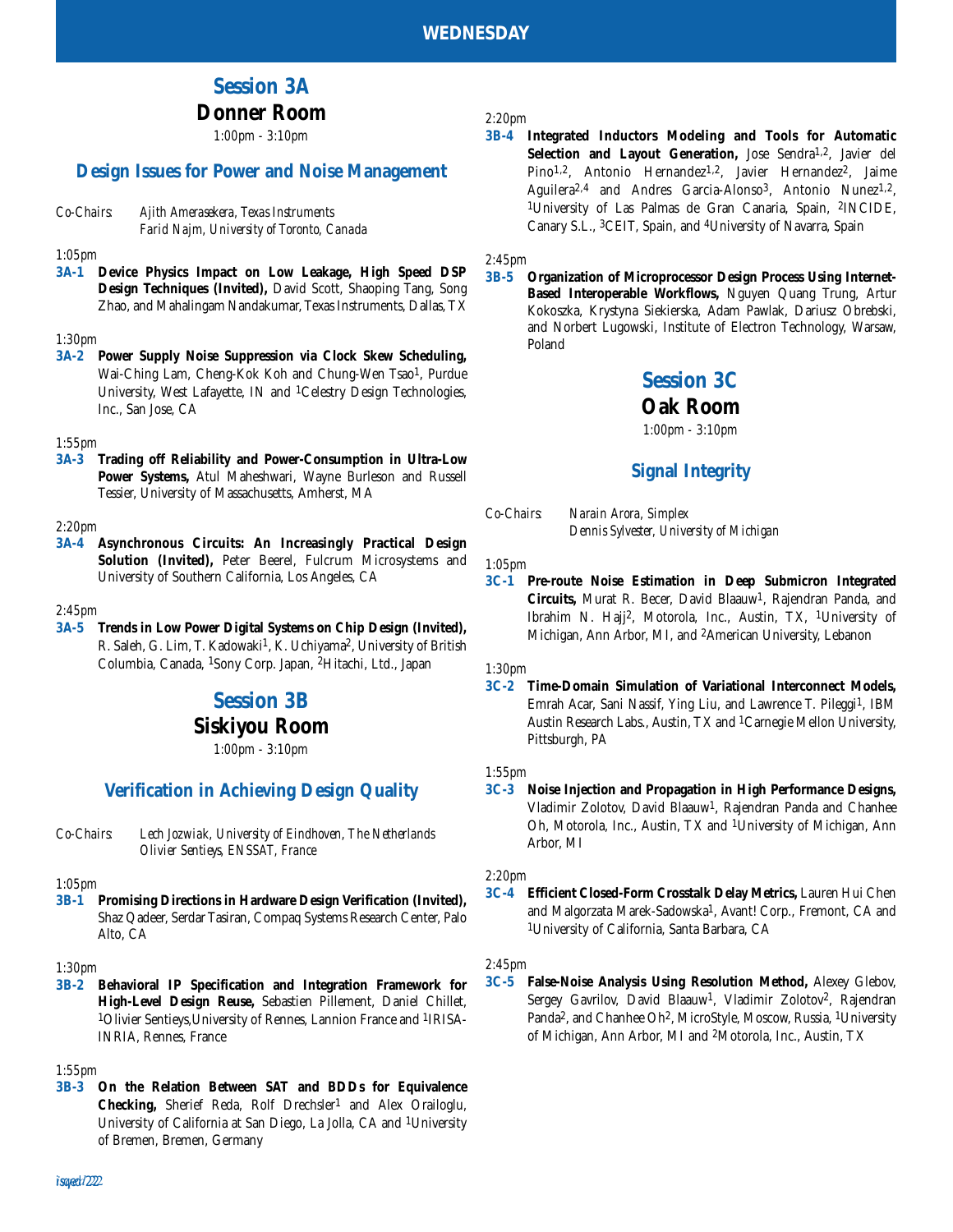# **Session 4A**

# **Donner Room**

*3:30pm - 5:40pm*

# **Low Power Design Techniques**

*Co-Chairs: Vivek De, Intel Corporation Michael Zelikson, IBM*

*3:35pm*

**4A-1 Low-Power and High-Speed VLSI Design with Low Supply Voltage Through Cooperation Between Levels (Invited),** Takayasu Sakurai, University of Tokyo, Tokyo, Japan

#### *4:00pm*

**4A-2 Does Q=MC2? (On the Relationship Between Quality in Electronic Design and the Model of Colloidal Computing) (Invited),** Radu Marculescu and Diana Marculescu, Carnegie Mellon University, Pittsburgh, PA

#### *4:25pm*

**4A-3 Mixed RTL/Static Logic Synthesis Using Genetic Algorithms for Low-Power Applications,** Geun Rae Cho and Tom Chen, Colorado State University, Fort Collins, CO

# *4:50pm*

**4A-4 Structural Decomposition with Functional Considerations for Low Power,** Chih-Hung Lee, Yu-Chung Lin, Hsin-Hsiung Huang, and Tsai-Ming Hsieh, Chung-Yuan Christian University, Chung-Li, Taiwan

*5:15pm*

**4A-5 ALBORZ: Address Level Bus Power Optimization,** Yasdan Aghaghiri, Farzan Fallah1 and Massoud Pedram, University of Southern California, Los Angeles, CA and 1Fujitsu Labs of America, Sunnyvale, CA

# **Session 4B**

## **Siskiyou Room**

*3:30pm - 5:40pm*

# **Advanced Device Technology Issues in Circuit Design**

*Co-Chairs: Ken Shepard, Columbia University Chune-Sin Yeh, Celestry*

#### *3:35pm*

**4B-1 Megagate ASICs for the Thuraya Satellite Digital Signal Processor, (Invited)** David Sunderland, Gary Duncan, Brad Rasmussen, Harry Nichols, Dan Kain, Lawrence Lee, Brian Clebowicz, Rick Hollis, Larry Wissel<sup>1</sup>, and Tad Wilder<sup>1</sup>, Boeing Satellite Systems, El Segundo, CA and 1IBM Microelectronics, Essex Junction, VT

#### *4:00pm*

**4B-2 Studying the Impact of Gate Tunneling on Dynamic Behaviors of Partially-Depleted SOI CMOS Using BSIMPD,** Pin Su, Samuel K.H. Fung1, Weidong Liu, and Chenming Hu, University of California, Berkeley, CA and 1IBM SRDC, Hopewell Junction, NY

*4:25pm*

**4B-3 High Performance Double-Gate Device Technology Challenges and Opportunities (Invited),** Meikei Leong, H.S. Philip Wong2, Edward Nowak<sup>1</sup>, Jakub Kedzierski<sup>2</sup> and Erin Jones<sup>2</sup>, IBM SRDC, Hopewell Junction, NY, 2IBM Microelectronics, Essex Junction, VT and 2IBM-TJ Watson Research Center, Yorktown Heights, NY

*4:50pm*

**4B-4 Modeling and Design of a Low-Voltage SOI Suspended-Gate MOSFET (SG-MOSFET) with a Metal-Over-Gate Architecture**, Adrian Ionescu, Vincent Pott, Raphael Fritschi, Kaustav Banerjee1, Michel Declercq, Philippe Renaud, Cyrille Hibert, Philippe Fluckiger and Georges Racine, Swiss Federal Institute of Technology, Lausanne, Switzerland and 1Stanford University, Stanford, CA

*5:15pm*

**4B-5 Single Electronics - How it Works. How it's Used. How it's Simulated (Invited),** Christoph Wasshuber, Texas Instruments, Dallas, TX

# **Session 4C**

# **Oak Room**

3:30pm - 5:40pm

## **Design, Planning and Closure**

*Co-Chairs: Charlie Chen, University of Wisconsin Eileen You, Broadcom*

#### *3:35pm*

**4C-1 Timing and Design Closure in Physical Design Flows (Invited),** Olivier Coudert, Monterey Design, Sunnyvale, CA

#### *4:00pm*

#### **4C-2 A Thermal-Aware Superscalar Microprocessor (Invited),**

Chee How Lim, W. Robert Daasch and George Cai1, Portland State University, Portland, OR and 1Intel Corp., Austin, TX

#### *4:25pm*

**4C-3 Formulate for Performance Optimization and Their Applications to Interconnect-Driven Floorplanning,** Nicholas Chia-Yuan Chang, Yao-Wen Chang1 and Iris Hui-Ru Jiang1, Global Unichip Corp., Hsinchu, Taiwan and 1National Chiao-Tung University, Hsinchu, Taiwan

*4:50pm*

**4C-4 Hierarchical Front-End Physical Design Solution Drives Modified Hand-Off (Invited),** Wei-Jin Dai and Michael Courtoy, Silicon Perspective, Santa Clara, CA and Mitsubishi Electric Corp.

#### *5:15pm*

#### **4C-5 Future SOC Design Challenges and Solutions (Invited),**

Charlie Chung-Ping Chen1, Ed Cheng2, 1University of Wisconson, Madison, WI, 2Synopsys, Mountain View, CA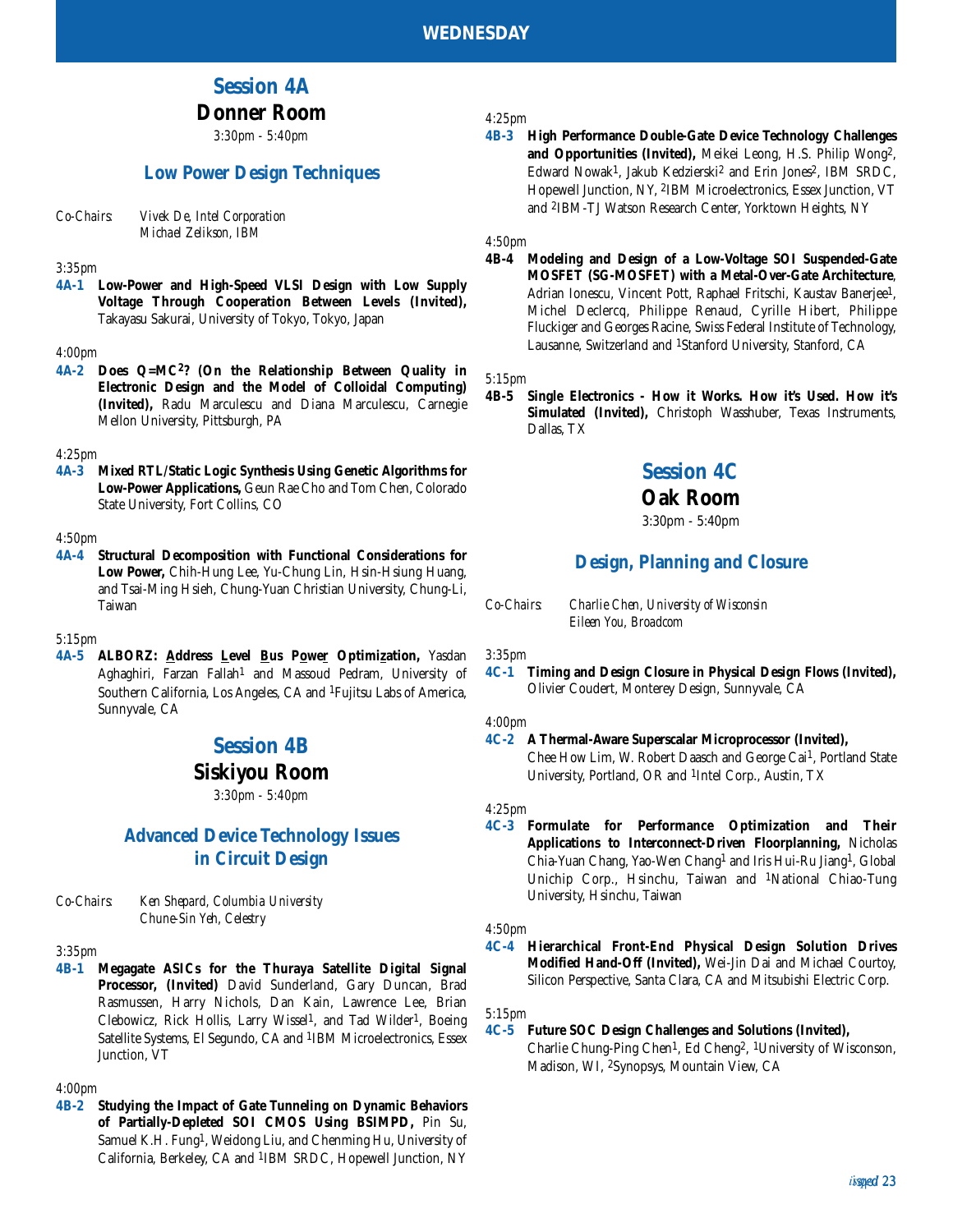# **Workshop I San Jose Room RF IC Design for Wireless Communication**

*Organizer & Moderator Antonio Nunez, University of Las Palmas, Spain*

*8:30am-10:15pm* **Session I.1:** 

### **CMOS Multistandard Transceivers for Wireless Communication**

*Presenter: Mohammed Ismail, Ohio-State University, OH*

**The Challenge of Passive Component Design on Silicon** *Presenter: Antonio Hernandez, University of Las Palmas, Spain*

*10:15am-10:30am BREAK*

*10:30am-12:15pm* **Session I.2:** 

**Automatic Integrated Inductor Design**

*Presenter: José R. Sendra, University of Las Palmas, Spain*

**Key Issues in Integrated PLL-VCO Design for Wireless Standards**

*Presenter: Javier Hernandez, INCIDE, San Sebastian, Spain*

*12:15pm-1:15pm LUNCH*

*1:15pm-3:00pm* **Session I.3:** 

**Design Practice for CMOS RF Circuits at 5GHz and Beyond?** *Presenter: Tom Lee, Stanford University, CA*

**SOI for RFIC Design**

*Presenter: Jean-Pierre Raskin, UCL, Louvain-la-Neuve, Belgium*

*3:00pm-3:15pm COFFEE BREAK*

*3:15pm-5:00pm* **Session I.4:** 

**Power Amplifier Design**

*Presenter: Hamid Rategh, Tavanza, Sunnyvale, CA*

**On Wafer RFIC Measurement Techniques** *Presenter: Tariq Alan/Antony Lord, Cascade Microtech, Beaverton. OR*

# **Workshop II Santa Clara Room 1st Workshop on Selecting Embedded**

**Processor and Memory IPs**

*Organizer & Moderator: Yervant Zorian, Virage Logic, Inc.* 

*8:30am-10:15pm* **Session II.1:** 

## **Where are High Density Embedded Memories Needed?**

*Presenter: Piotr Sidorowicz, ATMOS, Canada Mike Briner, SST, USA*

*10:15am-10:30am BREAK*

*10:30am-12:15pm* **Session II.2:** 

### **Selecting Embedded SRAM Cores with High Quality and Yield**

*Presenter: Alex Shubat, Virage logic, Fremont, CA Yervant Zorian, Virage Logic, Fremont, CA*

*12:15pm-1:15pm LUNCH*

*1:15pm-3:00pm* **Session II.3:** 

**Using Optimized Processor Cores** *Presenter: Larry Hudepohl, MIPS Technologies, Mountain View, CA*

*3:00pm-3:15pm COFFEE BREAK*

*3:15pm-5:00pm* **Session II.4:** 

# **Where to use Configurable Processor Cores?**

*Presenter: Kaushik Sheth, Tensilica, Santa Clara, CA Chen Chung, 3DSP, Irvine, CA*